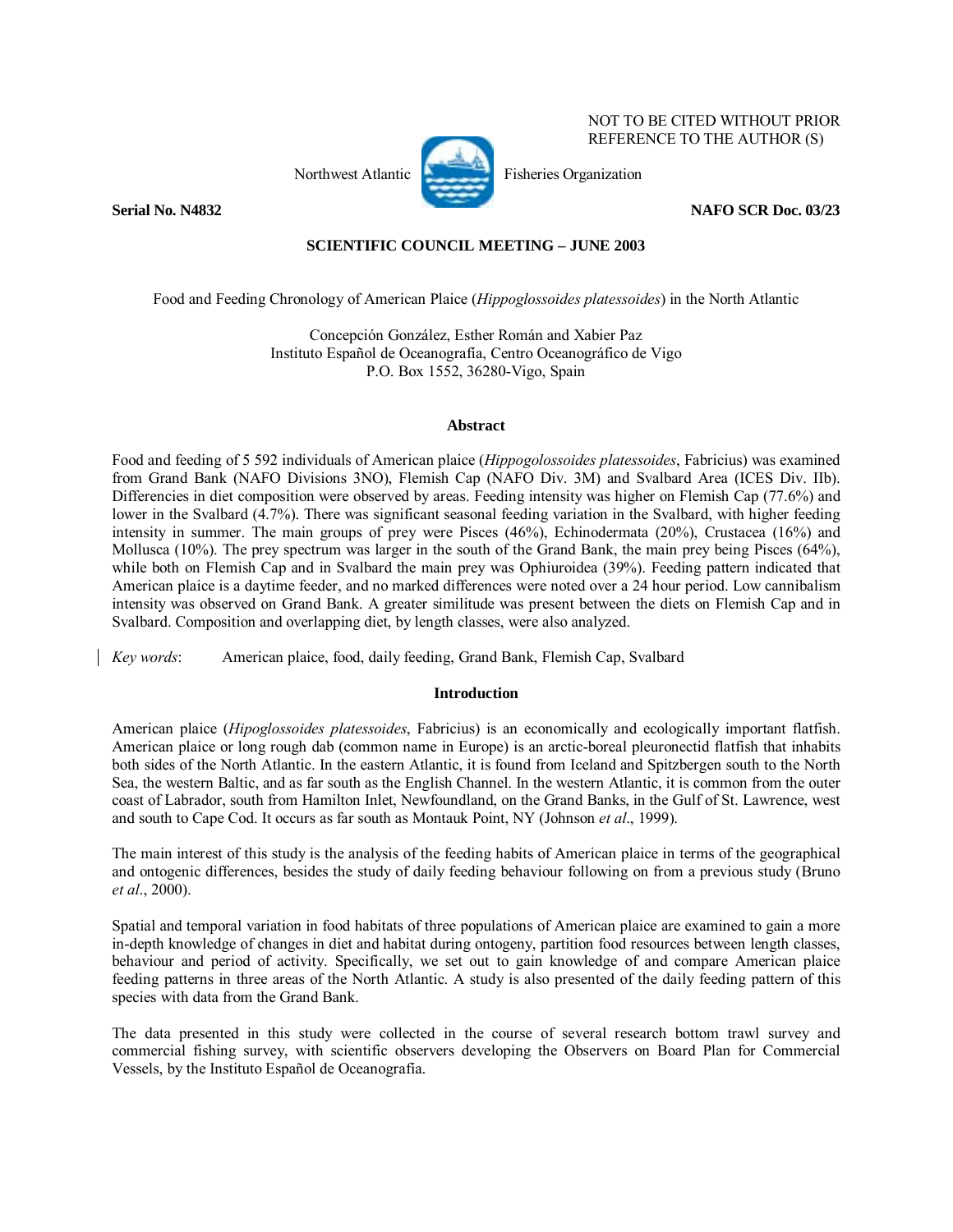| <b>Survey</b>                                  | Vessel              | <b>Dates</b>            | Area        |
|------------------------------------------------|---------------------|-------------------------|-------------|
| Research bottom trawl survey: Platuxa 98       | Playa de Menduiña   | $06 - 26$ May 1998      | Grand Bank  |
| Research bottom trawl survey: Platuxa 02       | Vizconde de Eza     | 29 April – 19 May 2002  | Grand Bank  |
| Research bottom trawl survey: Flemish Cap 98   | Cornide de Saavedra | 17 July-02 Aug. 1998    | Flemish Cap |
| Research bottom trawl survey: Flemish Cap 01   | Cornide de Saavedra | 03 - 20 July 2001       | Flemish Cap |
| Research bottom trawl survey: Flemish Cap 02   | Cornide de Saavedra | 30 June - 17 July 2002  | Flemish Cap |
| Research bottom trawl survey: Fletán Ártico 01 | Garoya Segundo      | $03 - 26$ October 2001  | Svalbard    |
| Research bottom trawl survey: Fletán Ártico 02 | Garoya Segundo      | $05 - 27$ October 2002  | Svalbard    |
| Commercial fleet: Pair trawl, targeting cod    | León Marco V        | 01 May $-$ 24 July 2002 | Svalbard    |
| Commercial fleet: Targeting shrimp             | Garoya Segundo      | 31 Oct. $-24$ Nov. 2001 | Svalbard    |
| Commercial fleet: Targeting shrimp             | Garoya Segundo      | 03 Nov. $-06$ Dec. 2002 | Svalbard    |

#### **Materials and Methods**

In the south area of the Grand Bank (NAFO Div. 3NO), 3165 individuals were sampled in April and May in samplings taken in 1998 and 2002; in the Flemish Cap area (NAFO Div. 3M), 630 individuals were sampled in July and August in samplings taken in 1998, 2001 and 2002; and in the Svalbard area (ICES IIb), 1797 individuals were sampled in June, October, November and December in samplings taken in 2001 and 2002 (Fig.1). Data were compiled and analyzed different years in each area. Table 1 presents the characteristics for the individuals sampled in each geographic area, year and size range, including month, mean depth (m), mean size (cm), mean weight (g), number of individuals and weight of stomach contents (g).

Data were compiled for this study on the feeding habits of American plaice as a stratified sampling by size range of the fishes. To do so, size groups of 10 cm each were established (0-9, 10-19, 20-29, 30-39, 40-49 and  $\geq 50$  cm). In some geographic areas, it was not possible to collect individuals from all the size ranges, or alternatively, a number less than that required was collected. Food contents was analyzed on board, except in the Platuxa 98 Research Survey (Grand Bank) and on the commercial fishing survey targeting cod, *Gadus morhua* (Svalbard) in 2002. On these two occasions, stomachs were subsequently collected, frozen and analyzed at the laboratory of the Instituto Español de Oceanografía in Vigo.

The data collection for the daily feeding behaviour study was carried out on Grand Bank (Platuxa 98 Research Survery). Five time periods were considered (dawn, midday, afternoon, dusk and night). Samples were taken from 19 to 27 May in 1998, until gathering 50 individuals picked up at random in each size range and time period. The ≥50 cm range has less individual number in some time periods. However, we prefer to maintain this size groups, due to the interest on the knowledge of their behaviour. In this study, we considered one less time period –morning, than in the same study carried out the previous year, due to the necessity of adapting to the survey schedule and their main objectives. The morning interval was included in midday. We sampled 928 individuals (Fig. 2). The main characteristics of the haul and individual sampled are showed in the Tables 2 and 3, respectively. The data of the individuals sampled for the daily feeding behaviour study were also included in the feeding habit study.

Regurgitated individuals were not taken into consideration. Data from each individual collected on board the vessel were on size (TL to the nearest lower cm), sex, maturity and degree of stomach repletion. Weight of the fish in some of samplings was calculated according to the length-weight relationship with the data on samplings obtained in the respective survey.

Subsequently at the laboratory, when the stomachs were collected and frozen, they were then thawed out, having removed any liquid, proceeding to separating, identifying and weighing the different preys at the lowest taxonomic level possible. With these wet weights, the total stomach content weight for each stomach and the percentage in weight for each type of prey were calculated.

### **Data analysis**

In the quantitative diet analysis, gravimetric methods were used on prey items (Hannson, MS 1980; Hyslop, 1980; Amezaga, 1988; Cortés, 1997). This measurement was expressed as a weight percentage of each prey item of the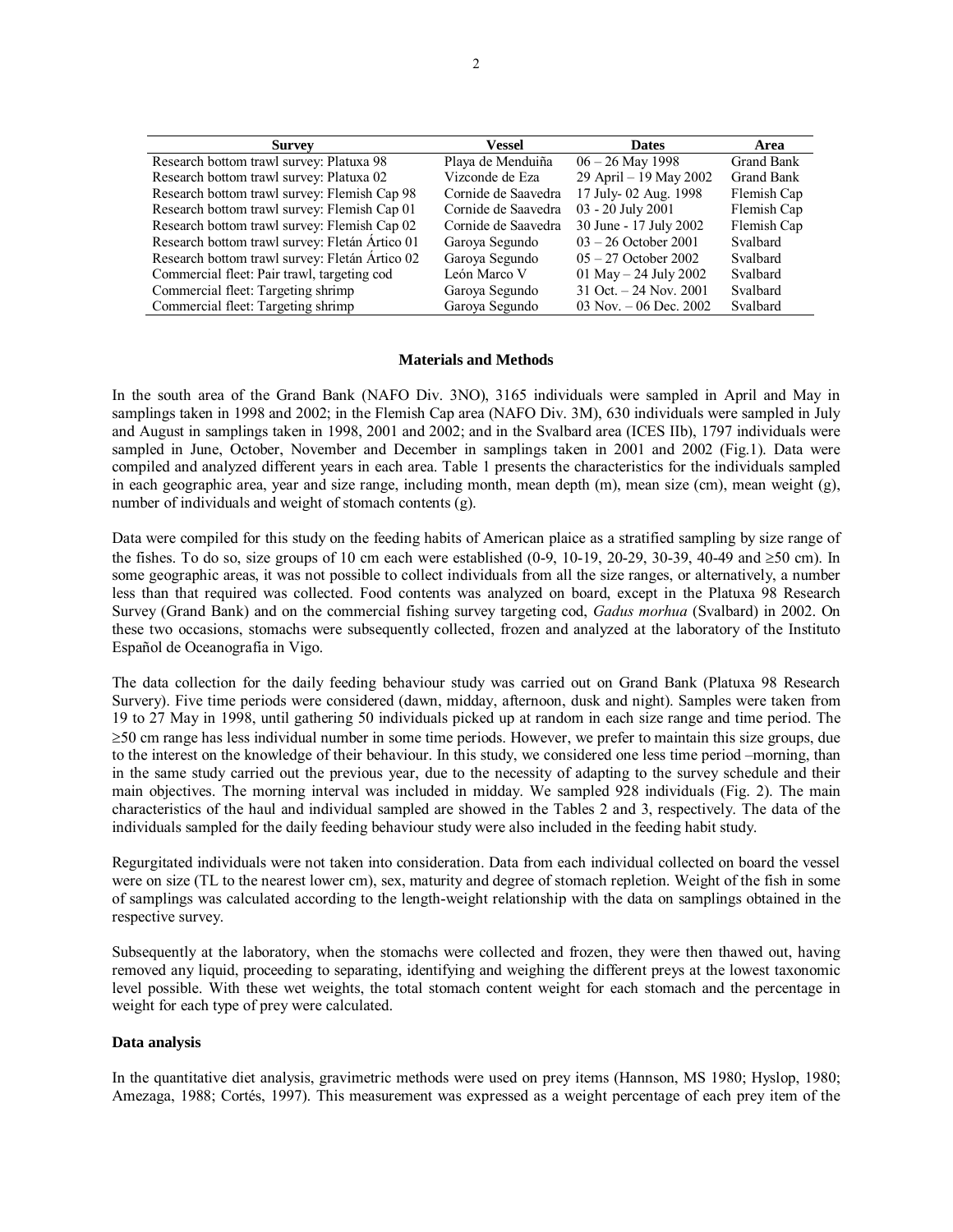total weight of stomach contents by each size range  $(\frac{\partial \delta W_{pj}}{\partial t})$  or by each time period  $(\frac{\partial \delta W_{pj}}{\partial t})$ . In this manner, we analyzed predator preferences in terms of size or the different periods of the day. These measurements reflect dietary nutritional value (Macdonald *et al.,* 1983).

$$
\%W_{pi} = w_{pi} / W_{ti} \times 100
$$

 $\frac{\partial}{\partial W_{pi}}$  was the percentage in weight (gr) of the prey item *p* in the size range *i*.  $w_{pi}$  was the weight (gr) of the prey item *p* in the size range *i*.  $W_{ti}$  was the weight (gr) of total preys in the size range *i*.

 $\%W_{pt} = w_{pt} / W_p \times 100$ 

 $\frac{6}{W_{pt}}$  was the percentage in weight (gr) of the prey item p in the time period t.  $w_{pt}$  was the weight (gr) of the prey item *p* in the time period *t*.

 $W_p$  was the total weight (gr) of prey item  $p$  in the overall time periods.

The Feeding Intensity Index (FI) and Mean Weight Fullness Index (MWFI) were calculated to analyze the feeding intensity for each size range and for each period of the day in the daily feeding behaviour study.

Feeding Intensity Index (FI): percentage of individuals with stomach content.

 $FI_{ti} = (n_{ti}/N_{ti}) \times 100$ 

 $n_i$  was the number of individuals with stomach content in size range *i* (and time period *t*).  $N_{ti}$  was the total number of individuals sampled in size range *i* (and time period *t*).

Mean Weight Fullness Index (MWFI): weight percentage of stomach content weight in terms of predator weight. This index reduces the effect of predator size on stomach content weight.

 $MWFI_{ti} = \sum (PC_{pit} / Pt_{pit}) \times 100$ 

*Pcpt* was the stomach content wet weight of the individual *p*, in the size range *i* (and time period *t*).  $Pt_{pi}$  was the wet weight of individual  $p$ , in the size range  $i$  (and period  $t$ ).

Differences in feeding intensity by fish size, month, area were tested by  $\chi^2$ . Differences in mean weight fullness index were tested by the Kruskal-Wallis test. All statistical inferences were based on the 0.05 significance level.

The degree of diet overlap was measured by using the Simplified Morisita's Index ( $C_{ik}$ ) (Horn, 1966; Krebs, 1989; Hall *et al.*, 1990) – based on %W. This index is used when resources are expressed as proportions (Caillet *et al.*, 1979; Cortés, 1997). Also in this index, the quantitative measures not influenced by the number of food categories considered. *Cjk* vary between 0 (no categories in common) and 1 (identical categories). Overlap is generally considered to be a biological significant when the value exceeds 0.60 (Zaret *et al*., 1971; Wallace, 1981). We used  $C_{ik}$  to measure the diet overlap between size classes by inter and intra-area and overall diet by area, without considering length classes.

$$
C_{jk} = \frac{2^* \sum_{i=1}^s w_{ij} \times w_{ik}}{\sum_{i=1}^s w_{ij}^2 + \sum_{i=1}^s w_{ik}^2}
$$

 $C_{ik}$  was the Simplified Morisita's Index for predators *j* and *k*.

*j, k* was the groups (size classes or area).

*wij* was the proportion of food category *i* in the diet of predator *j.*

 $w_{ik}$  was the proportion of food category *i* in the diet of predator *k*.

*s* was the number of food category.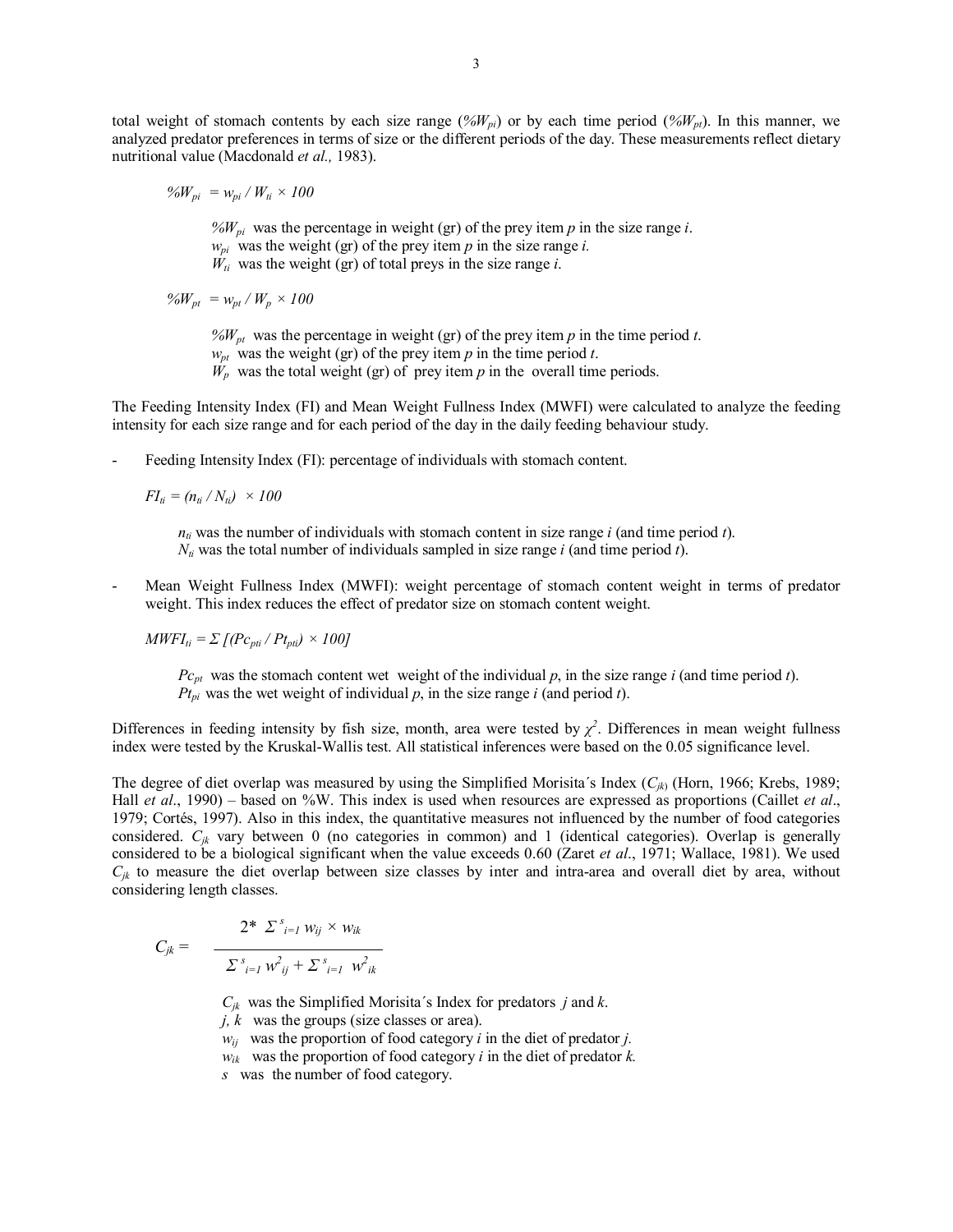In order to analyze the differences in feeding times over a 24-hour period and to interpret if there is a daily feeding cycle (Jenkins *et al.*, 1977) in this species, differences in feeding intensity and mean weight fullness index by size range and time period were tested by  $\chi^2$  and Kruskal-Wallis test respectively. All statistical inferences were based on the 0.05 significance level.

### **Feeding intensity**

### **Results**

The percentage of individuals with stomach content (Feeding Intensity Index, FI) was far higher on Flemish Cap (77.6%), followed by Grand Bank (42.1%), while in Svalbard this was far lower (4.7%) (Table 1 and Fig. 3).

**Feeding intensity in relation to size classes, month and area**. On Grand Bank, the feeding intensity falls as the size rises to the maximum (75%) in 0-9 cm, and the minimum (36%) in  $\geq$ 50 cm (Table 4), with a significant variation with size ( $\chi^2$  = 54.47, d.f. 5, p<0.0001). On Flemish Cap, all the ranges presented a high FI (ranging from 69% to 100%), and in Svalbard quite the opposite was observed (ranging from 3% to 16%). None of these two areas showed a clear tendency in the FI value in terms of size (Tables 5, 6 and Fig. 3), and only the FI in Svalbard showed significant differences in size  $(\chi^2 = 17.94, d.f. 4, p < 0.005)$ .

In Svalbard samplings were taken in June, October, November and December, the June FI being far higher (89%) than in the autumn and winter months (Table 6), with significant differences for the three higher ranges ( $\chi^2$  = 265.47, 347.52 and 36.77, d.f. 2,3 and 2, p<0.0001).

### **Mean Weight Fullness Index**

The highest MWFI values were recorded on Flemish Cap (0.44%), and the lowest were in Svalbard (0.04%) (Table 1, Fig. 4).

**Mean Weight Fullness Index in relation to size classes, month and area.** On Grand Bank, the maximum MWFI corresponded to the 0-9 cm group (2.00%), and the lowest in 20-29 cm (0.28%) (Table 4). These differences between size ranges were significant ( $\chi^2$  = 76.141, d.f. 5, p<0.0001). On Flemish Cap, the maximum corresponded to 10-19 cm (0.77%) and the minimum to the 40-49 cm range (0.38%) (Table 5). In this area, no significant differences in MWFI appeared between size ranges. Finally, in Svalbard (Table 6), the maximum corresponded to ≥40 cm  $(0.47%)$  and the minimum to 20-29 cm  $(0.02%)$ . In this area, the MWFI was significantly different between the size ranges ( $\chi^2$ =19.66, d.f. 4, p<0.001) and this was also the case for the sampling month ( $\chi^2$ = 741.01, d.f. 3, p<0.0001) with the maximum in June (0.75%) and the minimum in October (0.11%).

#### **Food**

Considering the three areas as a whole, the large groups of prey found in the stomach contents of American plaice were Pisces (46%, 73% of which was northern sand lance, *Ammodytes dubius*), Echinodermata (20%, 72% of which was Ophiura), Crustacea (16%) and Mollusca (10%, 96% of which was Bivalvia). By areas, the most important groups of prey on Grand Bank were Pisces (64%), Bivalvia (14%), Echinoidea (7%) and Decapod Crustacea (4%). The most important groups of prey on Flemish Cap were Ophiuroidea (39%), Amphipoda and Decapod Crustacea (16% and 12%, respectively), Ctenophora (15%) and Pisces (6%). The most important groups of prey in Svalbard were Ophiuroidea (39%), Pisces (10%), Decapod Crustacea (8%) and offal (fishing processed remant, 25%).

### **Diet composition in relation to size classes by area**

**Grand Bank**. The most important preys in the 0-9 cm range were the small crustaceans (gammaridean amphipods and copepods, 38 and 27%, respectively) and polychaetes (14%); in the 10-19 cm range the small crustaceans were, once again, the most important preys (mysids and gammaridean amphipods, 45 and 25%); in the 20-29 cm range, the most important were the mysids (34%), and northern sand lance (22%). Fishes were the most important preys in the 30-39 and 40-49 cm ranges, accounting for 80% and 84%, respectively, especially northern sand lance (52 and 67%, respectively); in the ≥50 cm range, the most important were bivalves (Lutraria, 28%), northern sand lance (27%) and sand dollars, *Echinarachnius parma,* (12%). The phenomenon of cannibalism only occurred in the 20-29 cm group, accounting for only 1% of stomach contents (Table 4 and Fig. 5).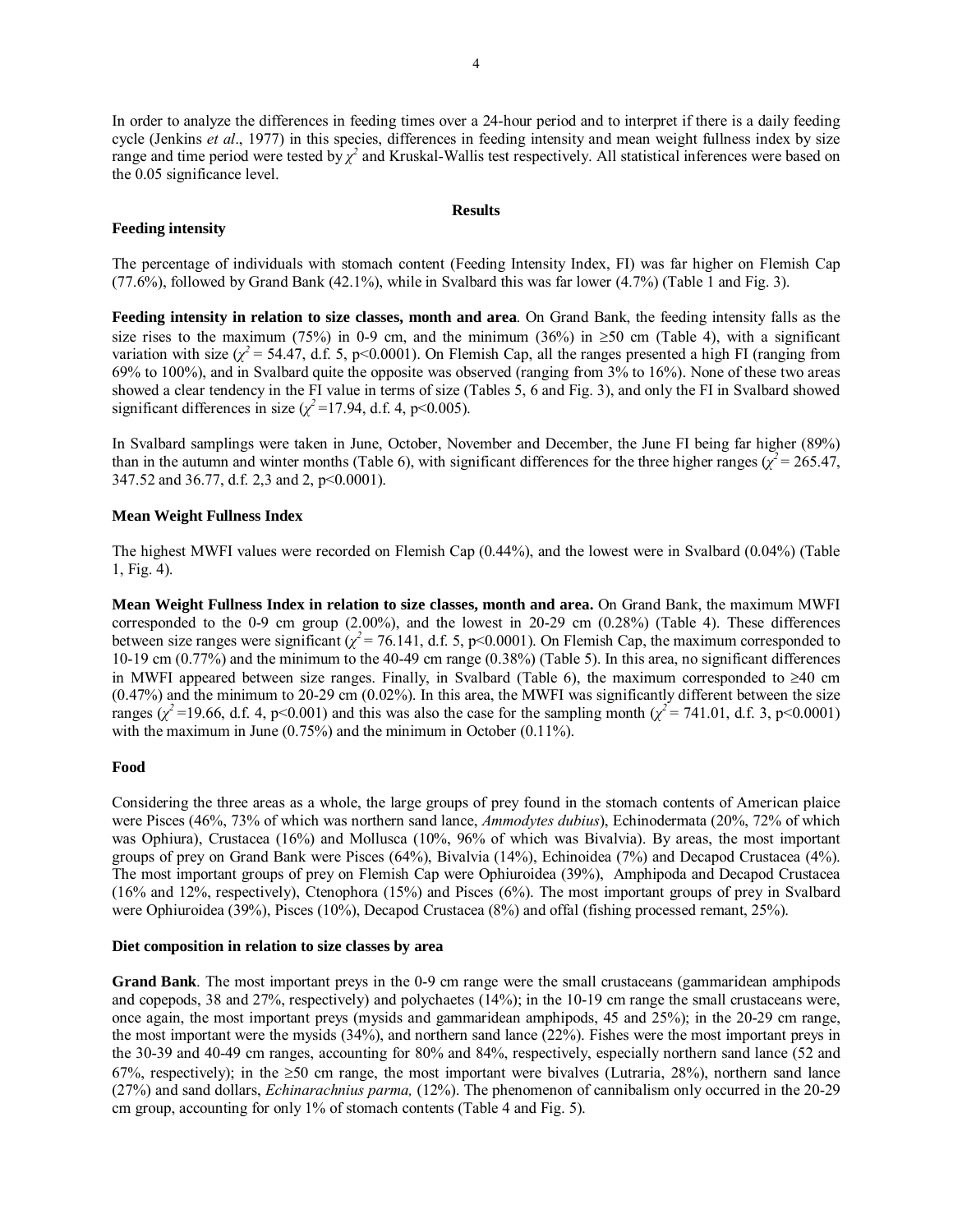**Flemish Cap.** The most important preys in the 10-19 cm range were snake blenny, *Lumpenus lampretaeformis*, (86%), and mysids (14%); in the 20-29 cm range were the ophiuroids (23%) and northern shrimp, *Pandalus borealis,* (21%). In the 30-39 and 40-49 cm ranges, the most important preys were the ophiuroids (50% and 51%, respectively). Nevertheless, the following were the most important, in order, in the 30-39 cm range: snake blenny (10%) and northern shrimp (9%), whereas in the 40-49 cm range, the most important were the hyperids (23%); in the  $\geq$ 50 cm range, the most important were Ctenophora (33%) and ophiuroids (24%) (Table 5 and Fig. 5).

**Svalbard.** In this area, we noted a far smaller spectrum of prey than in the other two areas. The most important preys in the 0-9 cm range were crustaceans (63%) (due to their state of digestion, they were not classified, but they may have been Natantia) and polychaetes (13%); crustaceans were also the most important preys in the 10-19 cm group (decapods and amphipods, 55 and 23%, respectively) and polychaetes (16%); in the 20-29 cm range the most important were the ophiuroids (50%) and decapod crustaceans (17%); in the 30-39 and 40-49 cm ranges, the most important preys were the ophiuroids (34 and 46%, respectively) and offal (20 and 43%, respectively). The Pisces were only present in two ranges, 20-29 and 30-39 cm (5% and 16% respectively) (Table 6 and Fig. 5).

The greatest abundance in prey weight from the individuals captured was in June. In that month, ophiuroids (61%) and polychaetes (6%) predominated; in October, there was less stomach content but more crustaceans (37%), fishes (37%) and bivalve molluscs (20%); with a higher percentage of ophiuroids (12%) in November. Remains of fishing processed also appeared in stomach contents in June (23%) and November (70%) in considerable quantities.

### **Diet composition in relation to time period on Grand Bank**

The Pisces appeared in stomach contents in all periods, and their presence was basically limited to northern sand lance. This prey appeared at all times of the day, although the highest percentages appeared in the afternoon and at night (36% and 31%, respectively), with the minimum at dusk (4%). In almost all periods, however, we found digested fishes, and assumed that a substantial part could be northern sand lance. The other fishes present in the stomach contents did not appear at all times of the day. Capelin (*Mallotus villosus*) appeared at midday and dusk; sculpin (*Triglops sp*) appeared at all times except at dusk; and American plaice at dawn and midday (Table 7 and Fig. 6).

Bivalvia practically only appeared from dawn to the afternoon with the maximum (48%) at dawn, decreasing in other time periods. Sand dollars appeared in the same time periods in terms of the latter with the maximum (53%) in the afternoon. However, the ophiuroids only appeared at midday (68%) and dusk. Snow crab (*Chionoecetes opilio*) appeared mainly at dusk and night (47% and 48%, respectively).

Some small crustacean appeared at all day times, gammaridean amphipods and mysids, in a higher percentage at midday  $(85\%)$  and in the afternoon  $(44\%)$  respectively; cumaceans only appeared at dawn and midday  $(92\%)$ ; Caprellidae appeared at midday and in the afternoon (86%); isopods appeared from dawn to dusk (maximum at dusk, 49%); and crustacean larvae appeared from the afternoon to night (maximum in the afternoon, 79%).

Finally, the polychaetes and cnidarians appeared at all times of the day, although with a more marked presence at midday (62%) and at dawn (74%) respectively (Table 7 and Fig. 6).

### **Feed overlapping**

The Simplified Morisita's Index  $(C_{ik})$  used to compare the total preys for each area, without taking into consideration the size classes, showed overlapping between the diets on Grand Bank with Flemish Cap ( $C_{ik} = 0.63$ ), and between the diets on Flemish Cap with Svalbard ( $C_{ik} = 0.75$ ) (Table 8).

When comparing the same size ranges in the three study areas, the size ranges presenting overlap were: 20-29 cm  $(C_{pk} = 0.64)$ , 30-39 cm  $(C_{pk} = 0.84)$ , and 40-49  $(C_{pk} = 0.65)$  on the Flemish Cap with Svalbard (Table 8).

Comparison between all the size classes in each area showed a high overlap on Grand Bank between 30-39 / 40-49 cm (C<sub>pk</sub> = 0.99) and a lower overlap between 10-19 / 20-29 cm (C<sub>jk</sub> = 0.74), 20-29 / 30-39 cm (C<sub>jk</sub> = 0.67), and 20-29 / 40-49 cm ( $C_{ik}$  = 0.62).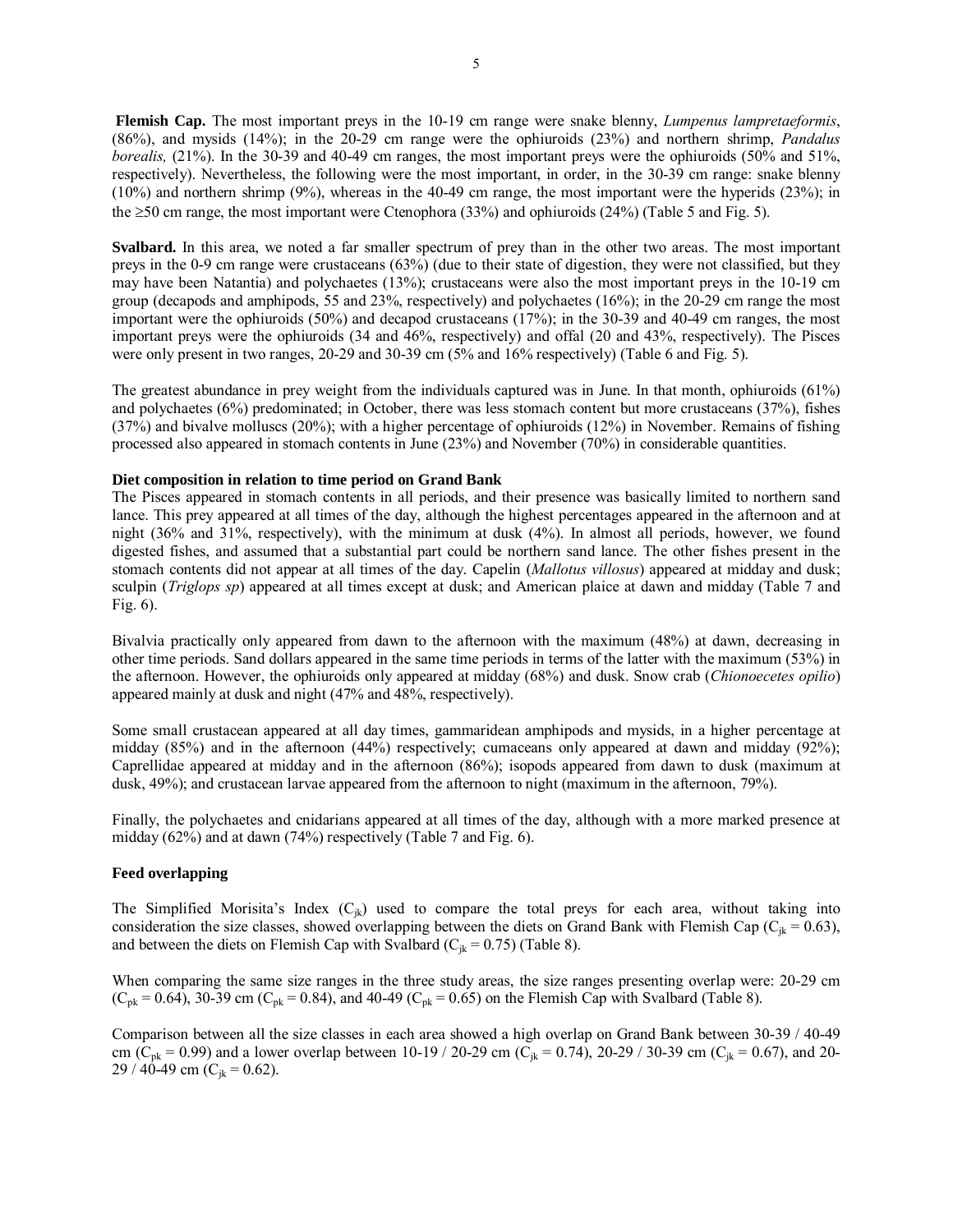On Flemish Cap we also found a high overlap between 30-39 / 40-49 cm ( $C_{pk}$  = 0.90), and a lower overlap between 20-29 / 30-39 (C<sub>ik</sub> = 0.64), 30-39 / ≥50 cm (C<sub>ik</sub> = 0.61), and 40-49 / ≥50 cm (C<sub>ik</sub> = 0.65).

In Svalbard, a fairly high overlap occurred between 20-29 / 30-39 cm ( $C_{pk}$  = 0.81), and 30-39 / 40-49 cm ( $C_{pk}$  = 0.81), and slightly less between 20-29 / 40-49 cm ( $C_{ik}$  = 0.68) (Table 9).

#### **Daily feeding pattern**

Feeding intensity values in general reached a maximum FI during the dawn-midday-afternoon periods, whereas the minimum was recorded at dusk. The 20-29 cm range reached its maximum (78%) in the afternoon and the minimum at night (42%); furthermore, this range showed less variation in feeding intensity over the 24 hour period than the other ranges. The 30-39 cm range reached its maximum FI at midday (76%); the 40-49 cm group reached its maximum at night (52%), although at midday it presented a high FI (50%); the >50 cm range reached its maximum FI (60%) at dawn. These latter three ranges presented the lowest FI at dusk, which fluctuated from 12 to 30% (Fig. 7).

The FI values for the size ranges and times periods showed significant differences in all the size ranges, with the exception of the 40-49 cm group ( $\chi^2$  = 6.38, d.f. 4, p>0.05). The other three size classes showed significant differences in the FI values over the 24 hour period: the 20-29 cm group ( $\chi^2$  = 15.21, d.f. 4, p<0.05), 30-39 cm ( $\chi^2$  = 23.78, d.f. 4, p<0.001), and  $\geq$  50 cm ( $\chi^2$  = 23.39, d.f. 4, p<0.001).

In terms of the MWFI, we noted that the maximum values correspond to the night period in all ranges (0.64% in the 30-39 cm group; 0.75% in 40-49 cm, and 0.93% in ≥50 cm), except in the 20-29 cm range whose maximum occurred at midday (0.43%), with minimum values at dusk for all the ranges with values from 0.10% to 0.25% (Fig. 8).

We noted significant differences in the MWFI values in all size ranges, with the exception of the 40-49 cm group  $\chi^2$  $= 7.694$  df  $= 4$ , p $> 0.05$ ). The other three showed significant differences in the MWFI values over the 24 hour period: 20-29 cm ( $\chi^2$  = 13.25, d.f. 4, p<0.05), 30-39 cm ( $\chi^2$  = 23.49, d.f. 4, p<0.001), and  $\geq$  50 cm ( $\chi^2$  = 19.74, d.f. 4, p<0.001).

#### **Discussion**

In this study, we compared three distribution areas of American plaice, finding differences in the food and feeding. These differences may be due to geographical reasons but also to seasonality. On Flemish Cap, a high feeding intensity was noted, as occurred in Svalbard in June. Both cases were sampled in summer. In a study on long rough dab (American plaice) in the North Sea, Ntiba *et al*. (1993) noted that lowest feeding intensity occurred in December-January (31%), with the maximum in May (90%) to July. These same characteristics were found on Flemish Cap; Rodríguez-Marín *et al.* (1994) observed 83% FI in summer, as opposed to 6% in winter; Konstantinov *et al*. (1985) found an 86-94% FI in summer. The same seasonal behaviour in feeding intensity was found in the south of Grand Bank (Zamarro, 1992) with a maximum in April-September and a minimum in October-February. In the study on Grand Bank, Pitt (1973) found a higher proportion of empty stomachs in February and March.

This same characteristic was observed in Sable Island Bank (Martell *et al*., 1994), with samplings taken in February (FI=36%) and June (FI=86%). Pedersen *et al*. (1991) found 68% of individuals with stomach content in his study in West Greenland waters conducted from June to November.

Other studies note this generalized seasonal nature throughout the distribution of American plaice in the West Atlantic (Johnson *et al*., 1999) with periods of lower feeding intensity in January and February, increasing until May-September; this fact would allow for a higher degree of feeding in summer for generating energy for metabolic use and gonad maturation.

In our study, the FI values are in agreement with the MWFI values obtained. These results may reflect this seasonal behaviour, with greater feeding intensity in the summer months (samplings on Flemish Cap, and those in June in Svalbard). A slightly lower feeding intensity occurs in spring (samplings on Grand Bank) and finally, a far lower feeding intensity in the winter months (samplings in Svalbard). In these results, we should also take into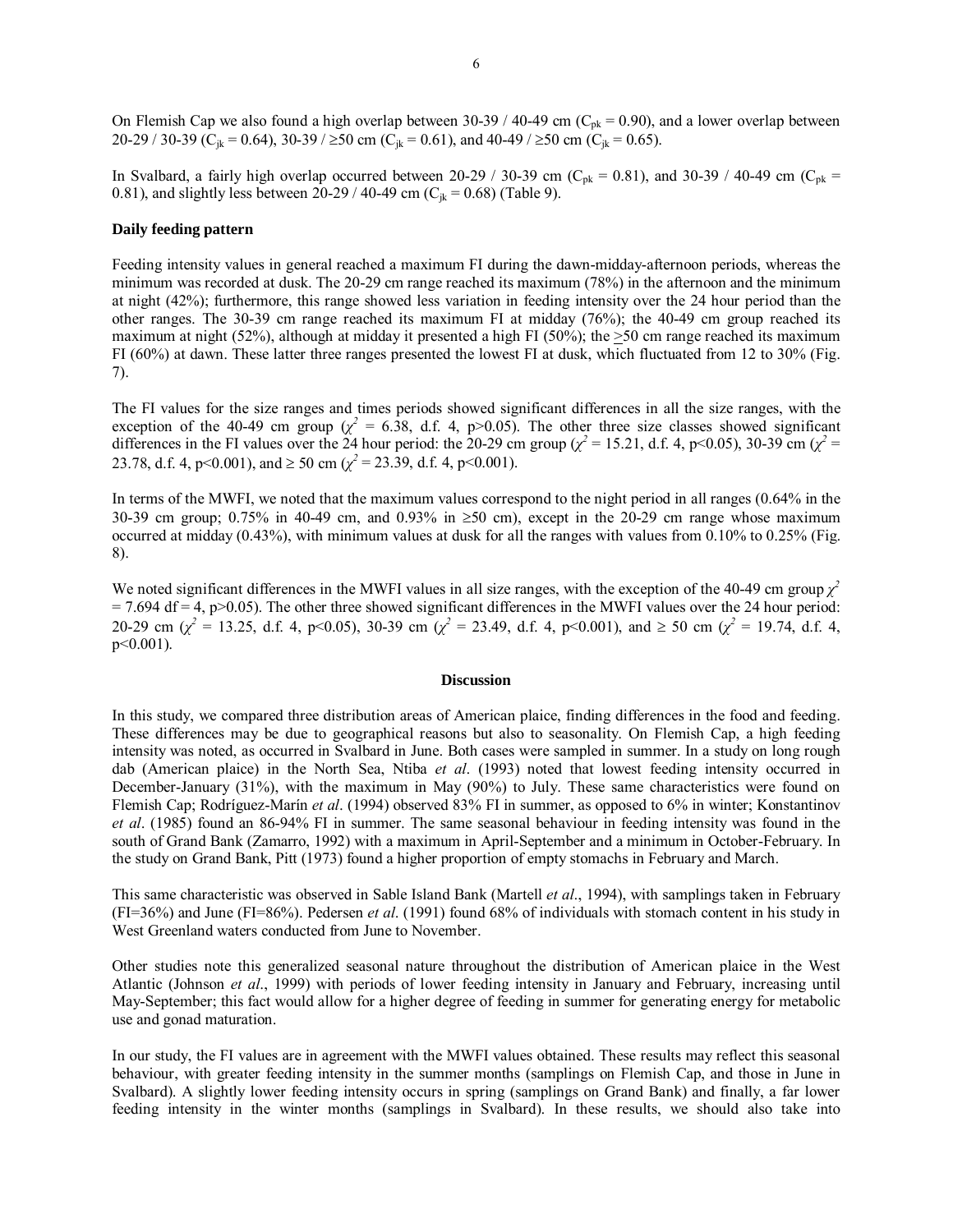consideration the fact that they were taken in different years, which may lead to significant inter-annual changes, as described by other authors (Pitt, 1973; Link *et al*., 2002) that are not dealt in this study.

The analysis of feeding intensity and the mean weight fullness index showed a relationship with the size, decreasing with the increase of size, but with a slight increase in the larger sizes, particularly on Flemish Cap and Svalbard. In the area where feeding intensity was high (Flemish Cap), the differences in these indices between the size ranges were less and not significant.

Diet composition presented a greater prey diversity on Grand Bank and a small spectrum in Svalbard. American plaice diet in the three areas was different, although this species preys on the same large groups of prey, the importance of these in each area varied. Pisces was the dominant group on Grand Bank (64% in weight) with a large difference over other prey. Ophiuroidea was the main group, both on Flemish Cap and in Svalbard.

The most abundant species of Pisces varied according to the area. On Grand Bank, the main species was northern sand lance, followed by capelin but with considerably less importance. On Flemish Cap, snake blenny was the most important species; and in Svalbard, blue whiting (*Micromesistius poutassou*) and haddock (*Melanogrammus aeglefinus*) were the most important fish species. The Echinodermata group mostly comprised Echinoidea (sand dollars) on Grand Bank, as opposed to the Ophiuroidea (mainly brittle stars) in the other two study areas. The bivalve molluscs also presented differences according to the areas, with Lutraria predominating on Grand Bank, with the considerable presence of Pectinidae in Svalbard, or the scarce importance of this group on Flemish Cap. On Grand Bank, the main decapod crustacean was the snow crab , and on Flemish Cap and Svalbard it was northern shrimp. This variation reflects the geographic distribution and availability of the possible preys, and so, American plaice will consume the more abundant and accessible preys.

Variation in the specific distribution of prey not only appears when studying the distant geographic areas as in our study; this variation is also present in more immediate geographic areas (Pitt, 1973; Scott, 1973; Klemetsen, 1993; Ntiba *et al*., 1993; Johnson *et al*., 1999; Bowman *et al*., 2000). Some of these studies, however, indicate the variation in specific prey without affecting the general pattern of predation in the larger taxonomic groups.

Geographic variation in diet may influence the differences in growth rates, the size of first maturation and the  $L_{\infty}$ observed in the different areas concerned. This fact would be influenced by the differences in the energy content of the different preys (Steimle *et al*., 1985; Lawson *et al*., 1998). American plaice presented a higher growth on Flemish Cap than on Grand Bank (Zamarro, 1992), and differences in growth were observed in the individuals from different areas on Grand Bank (Pitt, 1967b). Growth rates are higher and maturity is reached earlier in the southern areas of Northwest Atlantic (Scotian Shelf, Gulf of Maine) than in the north (Johnson *et al*., 1999). Bowering *et al*.(1994), however, found similar sizes at 50% maturity on Flemish Cap to those for American plaice in other areas of the Northwest Atlantic, although the ages at 50% maturity were considerably lower.

In this study, we found cases of cannibalism, although only on Grand Bank and in the 20-29 cm range. This fact is in line with the study by Ntiba *et al*. (1993) where this feeding phenomenon appeared in individuals larger than 10 cm and progressively decreased with size.

In Svalbard, one of the prey items appearing in sizes ≥30 cm was the offal from the fishery activity. This fact shows the "opportunistic" nature as this food is more available and "easy" to obtain.

Diet presents changes in size. On Grand Bank, sizes <10 cm exclusively fed of polychaetes and small crustaceans; sizes from 10 to 30 cm mostly preyed on "soft" and "small" preys (cnidarians, polychaetes, mysids, copepods, gammaridean amphipods, hyperids); the intermediate sizes (from 30 to 49 cm) practically fed on fishes; sizes  $\geq 50$ cm mostly fed on "hard" and larger size preys (snow crab, echinoderms, bivalve molluscs). The spectrum of preys in the ≥50 cm size range was less than for the other ranges, and the importance in weight was still focussed on a lower number of prey. In Svalbard, the sizes <20 cm almost exclusively fed on polychaetes and small crustaceans (mainly *P.borealis*); the 20 to 39 cm size have a more varied diet including northern shrimp, ophiuroids and fishes as the most important preys; the  $\geq 40$  cm sizes feed on "hard" preys. This behaviour has been well recorded in numerous studies conducted in different locations (Pitt, 1973; Scott, 1973; Martell *et al*., 1992; Zamarro, 1992; Rodríguez-Marín *et al.*, 1994; Johnson *et al.*, 1999; Methven, 1999; Link *et al.*, 2002). Morphology, form and size of the mouth, ontogenetic changes, the size of food in relation to fish and habitat characteristics during the larval,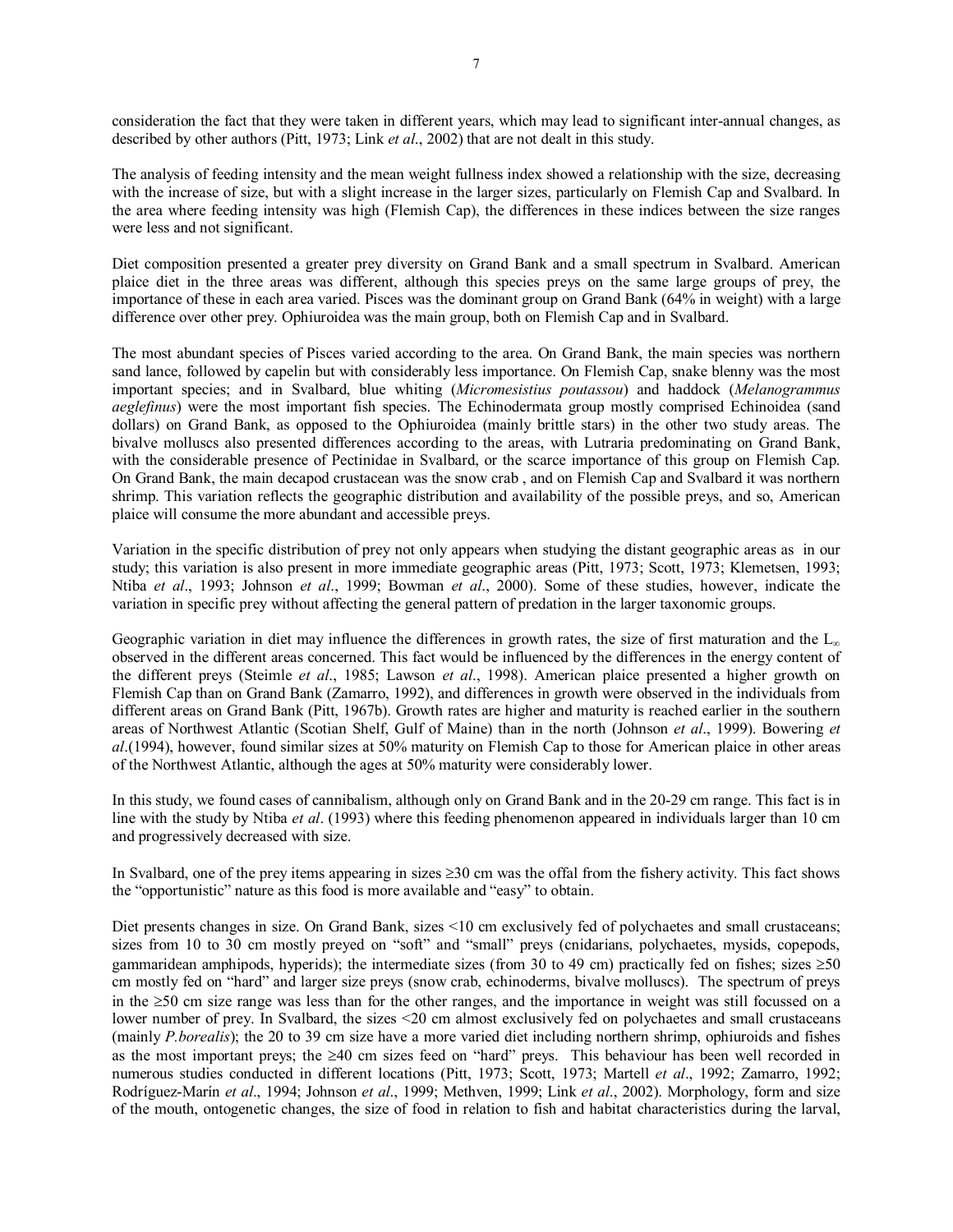juvenile and adult phases are determining factors in feeding, as witnessed in different species (De Groot, 1971; Labropoulou *et al*., 1997; Labropoulou *et al*., 1999; Bruno *et al*., 2000.

In our study, this feeding pattern was not clearly noted on Flemish Cap, showing a greater homogeneity in presence and percentages of prey per size ranges than the other two areas studied. All size ranges fed on "soft" and "hard" preys in this area.

Seasonality is another factor that affects to the diet (Klemetsen, 1993; Martell *et al*., 1994). In some studies, although, the seasonality causes more quantitative than qualitative variation (Pitt, 1973; Scott, 1973). These diet seasonal changes would reflect the habit changes, both in predators and in preys. In our study, only the samplings taken in Svalbard covered different seasons of the year, and thus showed seasonal variation.

Diet overlap indicated a considerable difference between the diets in individuals on Grand Bank as distinct from in Svalbard, and a greater proximity in the diets on Flemish Cap and Svalbard. In terms of overlapping between size ranges, in all areas, overlap occurs from the intermediate sizes and larger (from 10 to 49 cm on Grand Bank, from 20 to ≥50 cm on Flemish Cap and from 20 to 49 cm in Svalbard). The most considerable overlap was between 30-39 and 40-49 cm ranges in all areas. When comparing the diets in the same ranges, in different areas, we found that on Grand Bank and on Flemish Cap diet overlap does not appear among individuals of the same size range.

Traditionally, American plaice is considered a specialist species, fully depending on the benthos for eating, as shown in various studies on Flemish Cap (Rodríguez-Marín, 1995; Torres *et al.*, 2000), on the continental shelf off USA and parts of Canada (Link *et al*., 2002). American plaice, however, is also able to feed on a wide variety of types of prey (Langton *et al*., 1990; Methven, 1999) and for this reason, we must consider that this speciality varies with size, area and season.

## *Feeding chronology*

On Grand Bank, predation on different types of prey was not the same for the different time periods of the day. Cnidarians were most preyed on at dawn; bivalve molluscs from dawn to midday; polychaetes at midday; ophiuroids from midday to the afternoon; the different crustaceans varied from dawn to night; and the different fishes present in the diet presented different times for catching. This fact may reflect the different behaviour patterns (habits, movements) both in American plaice and in the preys. In our study, the benthic fauna and fauna living in the sediment or the fauna with small movements were the most preyed on with light, and the pelagic or benthopelagic fauna were preyed on at different time periods.

Boujard *et al*. (1992) considers that there is evidence to indicate that fish activity follows a circadian rhythm. It is synchronized by the alternation of light/dark. Our results show that American plaice is a daytime feeder, although we must not overlook the fact that feeding intensity at night-dawn was not excessively low, only diminishing considerably at dusk. Similar results were obtained by analyzing the mean weight fullness index, although this index shows a high value in all size ranges at night time. The 40-49 cm range was the only one with no significant differences in the values of these two indices throughout the periods considered.

Beamish (1966) and Pitt (1967a) suggested that American plaice are daytime feeders, as indicated by differences in diel catch and feeding rates, although Casey *et al*. (1998) reached different conclusions. Zamarro (1992), when studying individuals measuring over 40 cm in the south of Grand Bank, observed that this species preferably feeds during the day and that its behaviour shows a flexible timetable to feed off its prey when they are more accessible. Ntiba *et al*. (1993) in his study of daily feeding pattern in the western central North Sea at North Shields, found that feeding intensity increased from morning to dusk, peaking in the afternoon. But this study only considered three size ranges (10-14, 15-19 and 20-24 cm). Bruno *et al*. (2000) obtained similar results in their study on Grand Bank, analyzing the FI values, but only found significant differences in the 30-39 and 40-49 cm ranges. In our study, the results varied slightly in terms of the latter, particularly at dusk. We found that the midday-afternoon period had a greater feeding intensity for all ranges, reaching the minimum at dusk

Other biological aspects inter-related with those previously dealt with are present, such as sex and maturity. These would cause, or rather, would explain, changes in food and feeding intensity and, therefore, should be considered. Some studies on American plaice have already dealt with aspects such as density-dependent effects on temperature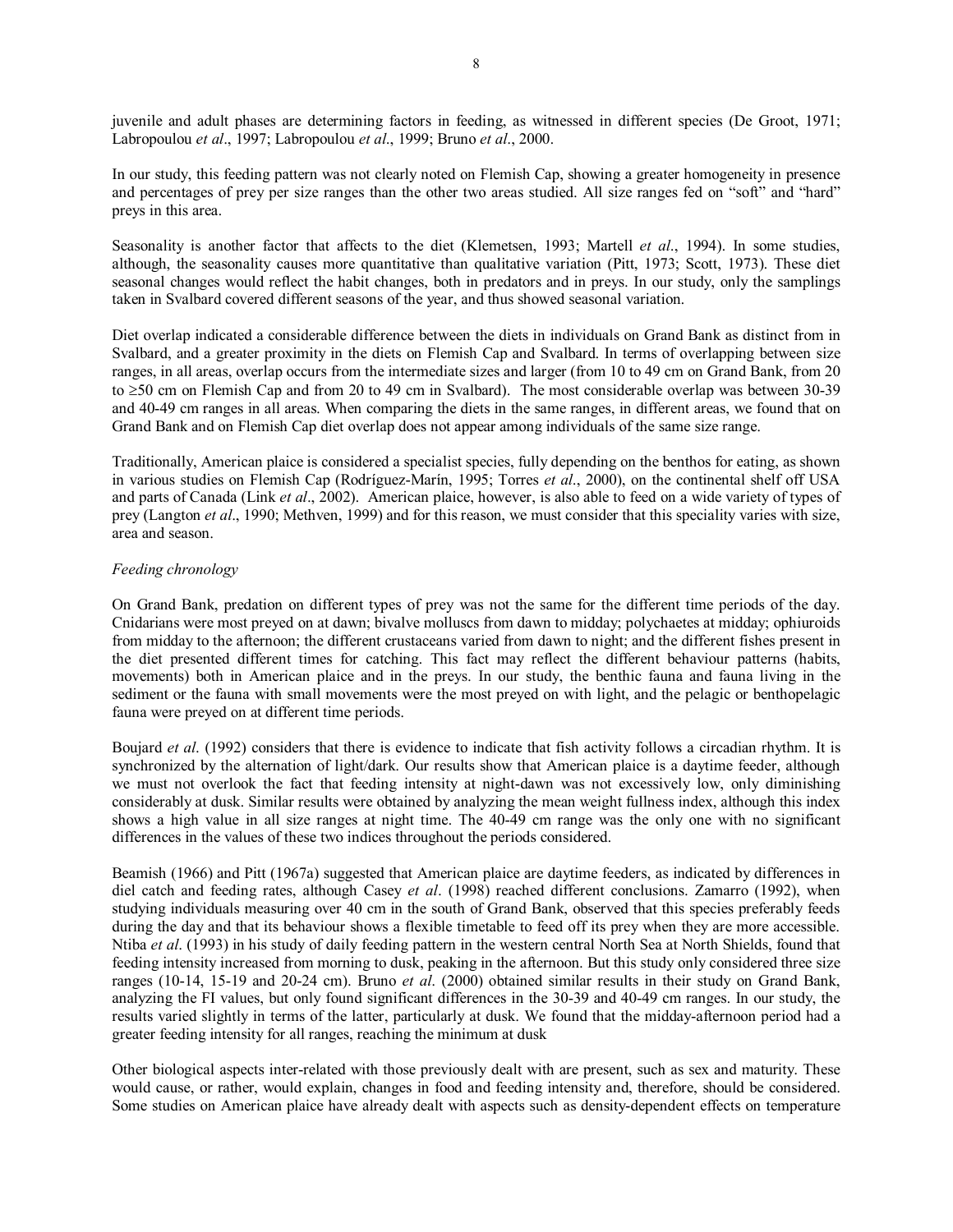preference; the sex-specific temperature distribution and its relation to age and abundance with females distributed in warmer waters (Swain *et al.,* 1996; Swain, 1997; Swain *et al*, 2001); the seasonal distribution (Morgan *et al.,*1991); the time and location of spawning (Morgan, 2001); the distribution at non-habitual depths (Iglesias *et al*., 1996); the abundance and surficial sediments (McConnaughey *et al*., 2000); rates of digestion of different preys (MacDonald *et al.,*1982). This all assumes a combination of factors (geographic distribution, depth, temperatures and competence), which lead to changes in habits, both in the predator and in the preys in the course of their life history, factors which may change inter-annually. All this points suggest tocontinue studying feeding in the long term.

#### **Acknowledgements**

This work was possible with the support of the agreement between the Secretaría General de Pesca Marítima (SGPM) and the Instituto Español de Oceanografía. The authors would like to thank the scientific observers on board their collaboration in the collection of stomach content samples.

#### **References**

- Amezaga, R. 1988. Análisis de los contenidos estomacales en peces. Revisión bibliográfica de los objetivos y metodología. *Inf. Tec. Ins. Esp. Oceanogr.*, **63**: 74p.
- Beamish, F.W. H. 1966. Vertical migration by demersal fish in the Northwest Atlantic. *J. Fish. Res. Board Can.,* **23**(1): 109-112.
- Bowman, R.E., C.E. Stillwell; W.L. Michaels, and M.D. Grosslein. 2000. Food of Northwest Altlantic fishes and two common species of squid. *NOAA Tech. Memo. NMFS-NE-155*.
- Boujard, T., and J.F. Leatherland. 1992. The circadian rhytms and feeding time in fishes. *Env. Biol. Fish.*, **35**: 109- 131.
- Bowering, W.R., and W.B. Brodie. 1994. Distribution, age, and growth, and sexual maturity of American plaice (*Hippoglossoides platessoides* (Fabricius) on Flemish Cap (NAFO Division 3M). *J. Northw. Atl. Fish. Sci.,* **16**: 49-61.
- Bruno, I., G. Costas, and, C. González. 2000. Feeding chronology of yellowtail flounder (*Limanda ferruginea*) and American plaice (*Hippoglossoides platessoides*) on Grand Bank (NAFO Division 3N). *NAFO Sci. Coun. Studies*, **33**: 103-116.
- De Groot, S.J. 1971. On the interrelationships between morphology of the alimentary tract, food and feeding behaviour in flatfishes (Pisces: Pleuronectiformes). *Neth. J. Sea Res.*, **5**(2); 121-196.
- Caillet , G.M., and J.P. Barry, 1979. Comparison of food array overlap measures useful in fish feeding habit analysis. *In* Fish Food Habits Studies: Proceedings of the 2<sup>nd</sup> Pacific Northwest Technical Workshop. *Edited by* S.J. Lipovsky and C.A. Simenstad. Washington Sea Grant publication. Washington Sea Grant Program, University of Washington, Seatle, Wash. Pp. 67-79.
- Casey, J.M., and R.A. Myers. 1998. Diel variation in trawl catchability: is it as clear as day and night?. *Can. J. Fish. Aquat. Sci.* **55**(10): 2329-2340.
- Cortés, E. 1997. A critical review of methods of studying fish feeding based on analysis of stomach contents: application to elasmobranch fishes. *Can. J. Fish. Aquat. Sci.*, **54**: 726-738.
- Hansson, S. MS 1980. An evaluation of different methods for the detemination of food composition of fish. *ICES C.M. Doc.*, No. F:28, 14p.
- Hall, S.J., D. Raffaelli, D.J. Basford, M.R. Robertson, and R. Fryer. 1990. The feeding relationships of the larger fish species in a Scottish sea loch. J. Fish Biol., **37**: 775-791.
- Horn, H.S. 1966. Measurement of "overlap" in comparative ecological estudies. Am. Nat., 100: 419-424.
- Hyslop, E.J. 1980. Stomach contents analysis: a review of methods and their application. *J. Fish. Biol*., **17**: 411-429.
- Iglesias, S., X. Paz, and E. De Cárdenas. 1996. Occurrence of American plaice (*Hippoglossoides platessoides*) at
- non-habitual depths in the Northwest Atlantic, 1990-1993. *NAFO Sci. Coun. Studies*, **24**: 91-95*.*
- Jenkins, B.W., and J.M. Green. 1977. A critique of field methodology for determining fish feeding periodicity. *Env. Biol. Fish.,* **1**(2): 209-214.
- Johnson, D.L., P.L. Berrien, W.W. Morse, and J.J. Vitaliano. 1999. Essential fish habitat source document: American plaice, *Hippoglossoides platessoides*, life history and habitat characteristics. *NOAA Tech. Memo NMFS-NE-123*.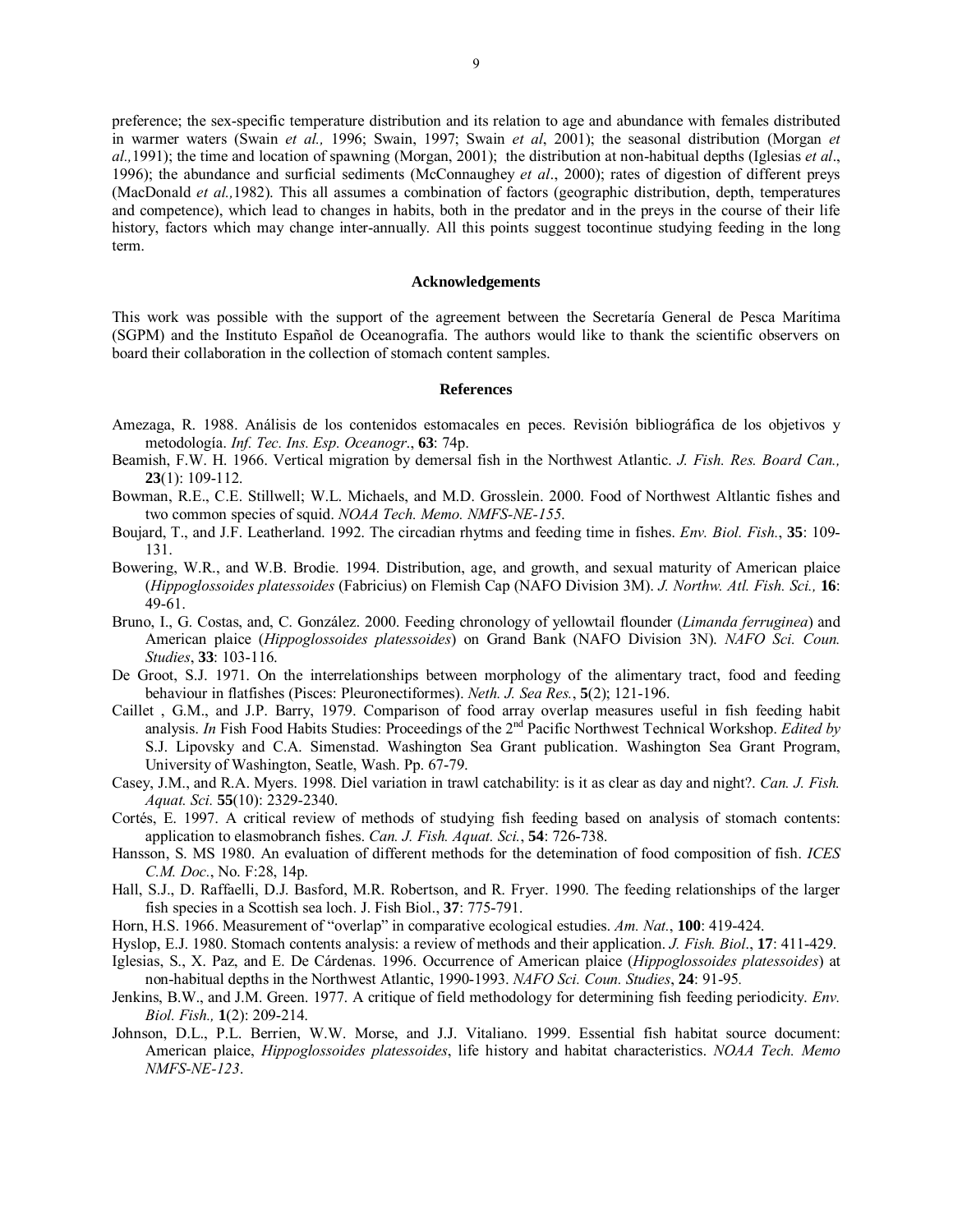- Klemetsen, A. 1993. The food of the long-rough dab (*Hippoglossoides platessoides limandoides* Bloch) in Balsfjorden, North Norway. *Sarsia*, **78**: 17-24.
- Krebs, C.J. 1989. Ecological methodology. *Harper and Row*, New York, NY, 654 p.
- Konstantinov, K.G., T.N. Turuk, and N.A. Plekhanova. 1985. Food links of some fishes and invertebrates on Flemish Cap. *NAFO Sci. Coun. Studies*, **8**: 39-48.
- Labropoulou, M., A. Machias, and N. Tsimenides. 1999. Habitat selection and diet of juvenile red porgy, *Pagrus pagrus* (Linnaeus, 1758). *Fish. Bull.* **97**: 495-507.
- Labropoulou, M., and A. Eleftheriou. 1997. The foraging ecology of two pairs of congeneric demersal fish species: importance of morphological characteristics in prey selection. *J. Fish. Biol.*, **50**: 324-340.
- Langton, R.W, and L. Watling. 1990. The fish-benthos connection: a definition of prey groups in the Gulf of Maine, pp 424-438 *In* Trophic relationship in the marine environment (M. Barnes and R.N. Gibson, eds). Proc. 24<sup>th</sup> Europ. Mar. Biol. Symp. Published by Aberdeen University Press.
- Lawson, J.W., A.M. Magalhães, and E.H. Miller. 1998. Important prey of marine vertebrate predators in the Northwest Atlantic: proximate composition and energy density. *Mar. Ecol. Prog. Ser.*, **164**: 13-20.
- Link, J.S., K. Bolles, and C.G. Milliken. 2002. The feeding ecology of flatfish in the Northwest Atlantic. *J. Northw. Atl. Fish. Sci.,* **30**: 1-17
- Macdonald, J.S., and Green, R.H. 1983. Redundancy of variables used to describe importance of prey species in fish diets. *Can. J. Fish. Aquat. Sci*., **40**: 635-637.
- Macdonald, J.S., and K.G. Waiwood. 1982. Rates of digestion of different prey in Atlantic cod (*Gadus morhua*), ocean pout (*Macrozoarces americanus*), winter flounder (*Pseudopleuronectes americanus*), and American plaice (*Hippoglossoides platessoides*). *Can. J. Fish. Aquat. Sci*., **49(5)**: 651-659.
- McConnaughey, R.A., and K.R. Smith. 2000. Associations between flatfish abundance and surficial sediments in the eastern Bering Sea. *Can. J. Fish. Aquat. Sci.*, **57**: 2400-2419.
- Martell, D.J. and G. McClelland. 1994. Diets of sympatric flatfishes, *Hipoglossoides platessoides*, *Pleuronectes ferrugineus*, *Pleuronectes americanus*, from Sable Island Bank, Canada. *J. Fish. Biol.*, **44**, 821-848.
- Martell, D.J. and G. McClelland. 1992. Prey spectra of pleuronectids (*Hipoglossoides platessoides*, *Pleuronectes ferrugineus*, *Pleuronectes americanus*) from Sable Island Bank. *Can. Tech Rep. Fish. Aquat. Sci.*, No.1895,  $ix+20p$
- Methven, D.A. 1999. Annotated bibliography of demersal fish feeding with emphasis on selected studies from the Scotian Shelf and Grand Banks of the Northwestern Atlantic. *Can Tech. Rep. Fish. Aquat. Sci.*, No. 2267.
- Morgan, M.J. 2001.Time and location of spawning of American plaice in NAFO Divisions 3LNO. *J. Northw. Atl. Fish. Sci.*, **29**: 41-49.
- Morgan, M.J., and W.B. Brodie. 1991.Seasonal distribution of American plaice on the Northern Grand Banks. *Mar. Ecol. Prog. Ser.*, **75**: 101-107.
- Ntiba, M.J., and D. Harding. 1993. The food and the feeding habits of the long rough dab, *Hippoglossoides platessoides* (Fabricius 1780) in the North Sea. *Neth. J. Sea Res.*, **31**(2): 189-199.
- Pedersen, S.A., and F. Riget. 1991. Preliminay studies on feeding habits fish species in West Greenland waters with special emphasis on predation on shrimp. *NAFO SCR Doc*., 91/47 No. N1930.
- Pitt, T.K. 1973. Food of American plaice (*Hippoglossoides platessoides*) from the Grand Bank, Newfoundland. *J. Fish. Res. Board Can.*, **30**(9):1261-1273.
- Pitt, T.K. 1967a. Diurnal variations in the catches of American plaice, *Hippoglossoides platessoides* (Fabricius) from the Grand Bank. *ICNAF Res. Bull.*, **4**: 53-58.
- Pitt, T.K. 1967b. Age and growth of American plaice, (*Hippoglossoides platessoides*), in the Newfoundland area of the Northwest Atlantic. *J. Fish. Res. Board Can.*, **24**:1077-1099.
- RodrÌguez-MarÌn, E. 1995. Feeding relationships of demersal fish in Flemish Cap in summer, 1993-1994. *NAFO SCR Doc.*, No.104, Serial No. N2627.
- Rodríguez-Marín, E., A. Punzón, J. Paz, and I. Olasso. 1994. Feeding of most abundant fish species in Flemish Cap in summer 1993. *NAFO SCR Doc.*, No.35 Serial No. N2403.
- Steimle, F.W.J., and R.J. Terranova. 1985. Energy equivalents of marine organisms from the continental shelf of the temperature Northwest Atlantic. *J. Northw. Atl. Fish. Sci.*, 6: 117-124.
- Scott, J.S. 1973. Variation in the food of American plaice (*Hippoglossoides platessoides*) with fish length and locality in the Scotian Shelf and Gulf of St. Lawrence. *Fish. Res. Board Can. Tech. Rep.*, No. 411.
- Swain, D.P., and M.J. Morgan. 2001. Sex-specific temperature distribution in four populations of American plaice *Hippoglossoides platessoides*. *Mar. Ecol. Prog. Ser.*, **212**: 233-246.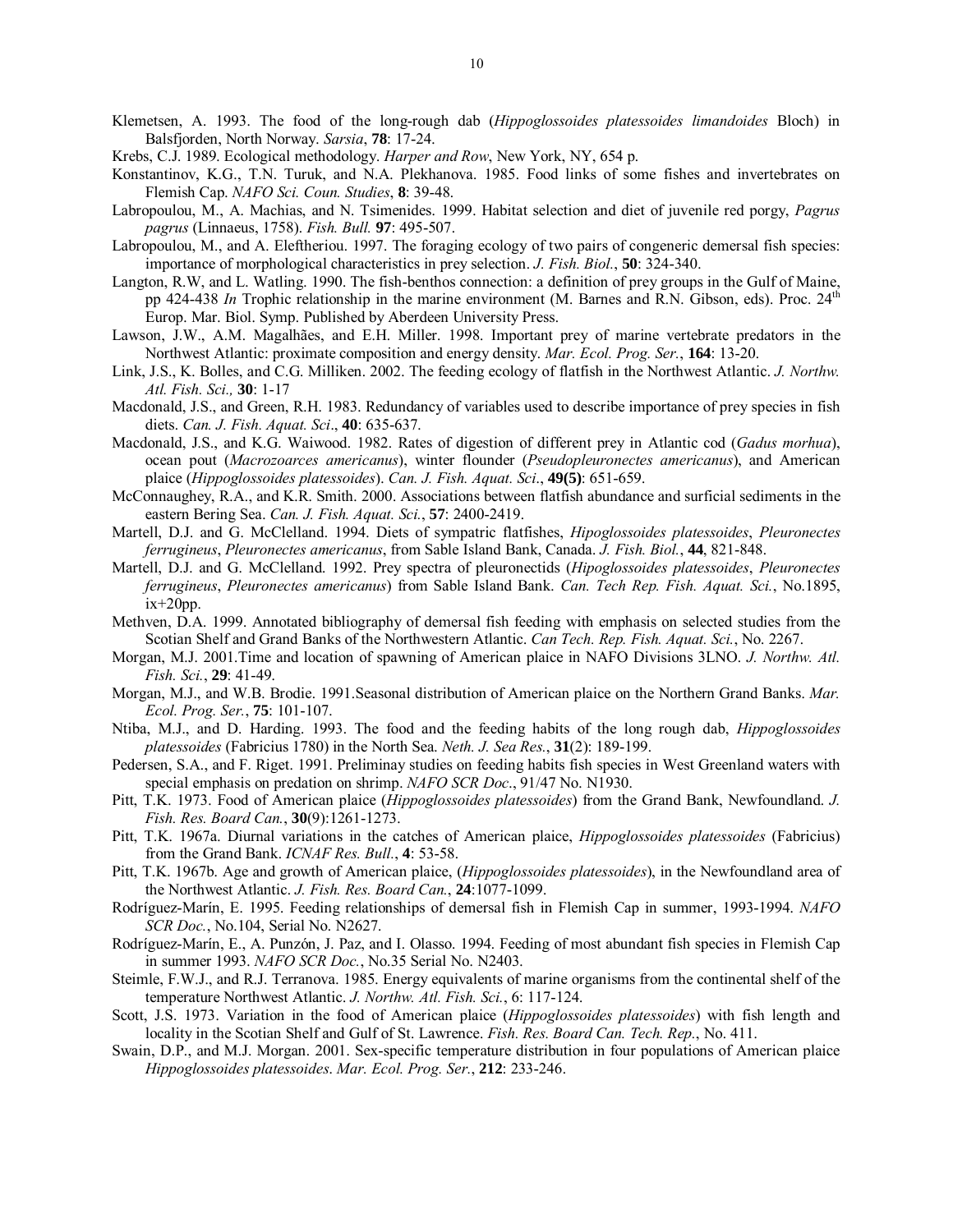- Swain, D.P. 1997. Sex-specific temperature distribution of American plaice (*Hippoglossoides platessoides*) and its relation to age and abundance. *Can. J. Fish. Aquat. Sci.*, **54**(5): 1077-1087.
- Swain, D.P., and R. Morin. 1996. Relationship between geographic distribution and abundance of American plaice (*Hippoglossoides platessoides*) in the Southern Gulf of St. Lawrence. *Can. J. Fish. Aquat. Sci.*, **53**: 106-119.
- Torres, P., E. Rodríguez-Marín, and I. Loureiro. 2000. Preliminary results from feeding analysis for the most abundant demersal fishes in Flemish Cap during summer (1993-2000). *NAFO SCR Doc.*, No.60, Serial No. N4302.
- Wallace, R. K., Jr. 1981. An assessment of diet-overlap indexes. Trans. Am. Fish. Soc. **110**:72-76.
- Zamarro, F.J. 1992. Comportamiento alimenticio y reproducción de la platija americana (*Hippoglossoides platessoides*, Fabricius 1780) (Pisces, Pleuronectidae) en el sur del Gran Banco de Terranova. Tesis doctoral. Universidad de Santiago de Compostela. Facultad de Ciencias Biológicas. Departamento de Biología Fundamental.
- Zaret, T.M., and A.S. Rand. 1971. Competition in tropical stream fishes: support for the competitive exclusion principle. *Ecology*, **52**: 336-342.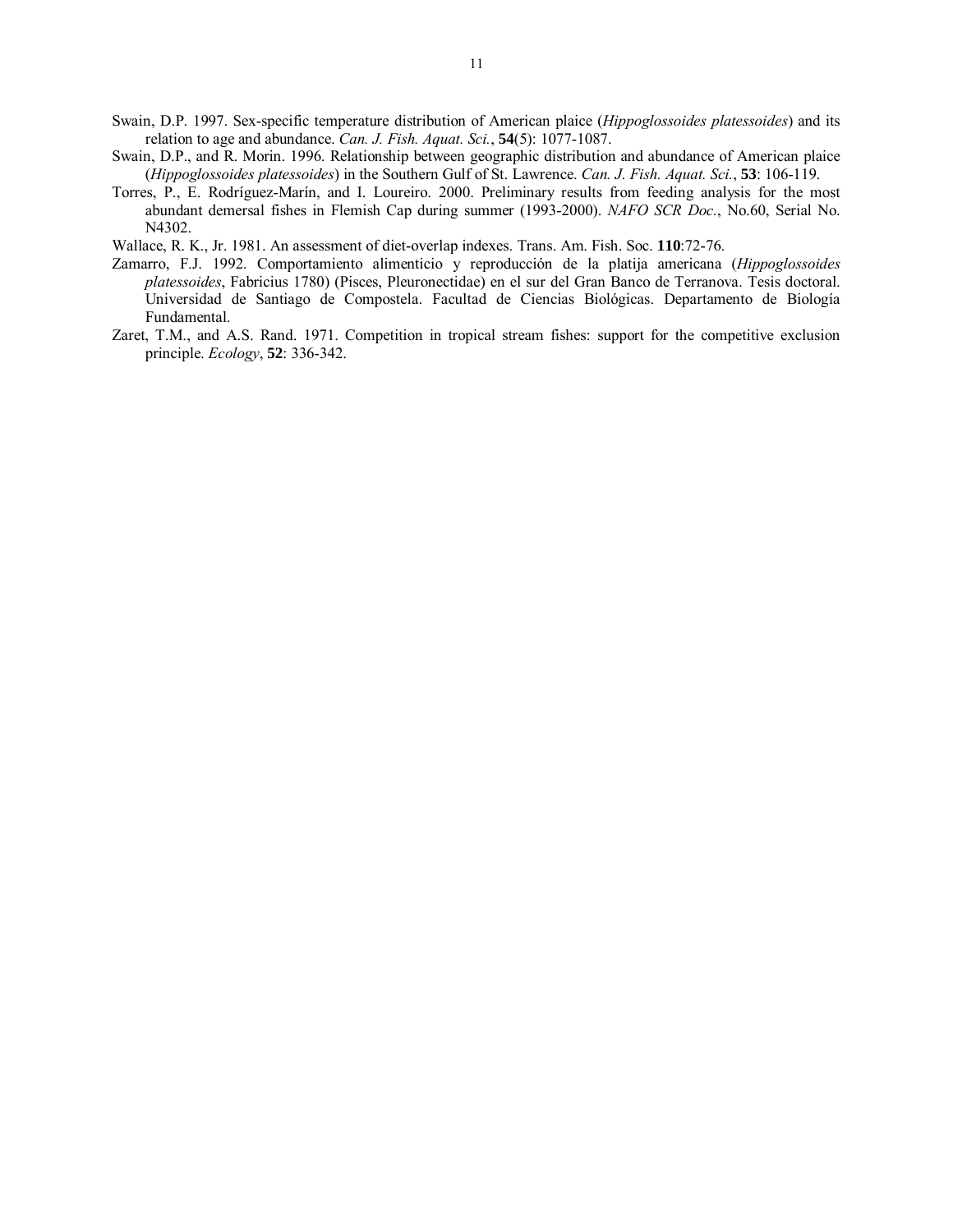TABLE 1. Area, month, mean depth (m), size range (cm), mean weight ± Standard Deviation (g), number of individuals sampled, Feeding Intensity Index (FI), weight of stomach contents (g), and Mean Weight Fullness Index (MWFI) of American plaice sampled.

| Area      | <b>Month</b><br>$(n^{\circ}$ indv.) | <b>Mean</b><br>Depth<br>(m) | <b>Size</b><br>range<br>(cm) | Mean<br>size<br>(cm) | Mean weight<br>$\pm$ SD (g) | No indiv.<br>sampled | $\bf{FI}$<br>(%) | Weight<br>stom.<br>cont. (g) | <b>MWFI</b><br>$(\%)$ |
|-----------|-------------------------------------|-----------------------------|------------------------------|----------------------|-----------------------------|----------------------|------------------|------------------------------|-----------------------|
| Gand Bank | May                                 |                             | $20 - 29$                    | $27 \pm 2$           | $163.2 \pm 35.3$            | 250                  | 58.4             | 98.20                        | 0.263                 |
| (3NO)     | (928)                               | 44                          | $30 - 39$                    | $35 \pm 3$           | $367.2 \pm 104.4$           | 250                  | 50.8             | 349.90                       | 0.322                 |
| 1998      |                                     |                             | $40 - 49$                    | $43 \pm 3$           | $740.9 \pm 156.6$           | 250                  | 44.4             | 1041.89                      | 0.575                 |
|           |                                     |                             | $\geq 50$                    | $54\pm4$             | $1649.5 \pm 472.7$          | 178                  | 44.9             | 993.90                       | 0.351                 |
|           |                                     |                             | Total                        | $39 \pm 1$           | $658 \pm 576.2$             | 928                  | 50.0             | 2483.89                      | 0.380                 |
|           | April                               |                             | $0 - 9$                      | $8 \pm 1$            | $4.7 \pm 1.7$               | $\overline{8}$       | 75.0             | 0.64                         | 2.002                 |
|           | (128)                               |                             | $10 - 19$                    | $15 \pm 3$           | $28.4 \pm 15.5$             | 428                  | 56.3             | 52.89                        | 0.509                 |
|           |                                     | 234                         | $20 - 29$                    | $24 \pm 3$           | $115.6 \pm 41.5$            | 653                  | 37.8             | 214.90                       | 0.283                 |
| 2002      | May                                 |                             | $30 - 39$                    | $35 \pm 3$           | $373.4 \pm 104.7$           | 478                  | 33.7             | 667.68                       | 0.346                 |
|           | (2109)                              |                             | $40 - 49$                    | $44 \pm 3$           | $812.1 \pm 188.4$           | 466                  | 33.3             | 1498.40                      | 0.391                 |
|           |                                     |                             | $\geq 50$                    | $54\pm4$             | $1571.3 \pm 484.1$          | 204                  | 28.4             | 740.48                       | 0.261                 |
|           |                                     |                             | Total                        | $32 \pm 1$           | $431.4 \pm 491.8$           | 2237                 | 38.8             | 3174.98                      | 0.366                 |
|           |                                     |                             | <b>Total</b>                 |                      |                             | 3165                 | 42.1             | 5658.88                      | 0.370                 |
| Flemish   | July                                |                             | $20 - 29$                    | $26 \pm 3$           | $162.1 \pm 61.0$            | 11                   | 81.8             | 15.68                        | 0.887                 |
| Cap       | (104)                               | 236                         | $30 - 39$                    | $36 \pm 2$           | $456.5 \pm 73.7$            | 49                   | 89.8             | 241.65                       | 1.076                 |
| (3M)      | August                              |                             | $40 - 49$                    | $44 \pm 3$           | $838.5 \pm 214.3$           | 66                   | 89.4             | 439.90                       | 0.803                 |
| 1998      | (37)                                |                             | $\geq 50$                    | $52 \pm 1$           | $1493.3 \pm 130.4$          | 15                   | 93.3             | 212.21                       | 0.957                 |
|           |                                     |                             | Total                        | $41\pm7$             | $722.64 \pm 380.3$          | 141                  | 89.4             | 909.44                       | 0.921                 |
|           |                                     |                             | $10 - 19$                    | $17 \pm 3$           | $50.6 \pm 20.4$             | 5                    | 100              | 1.95                         | 0.767                 |
| 2001      | July                                | 179                         | $20 - 29$                    | $26 \pm 3$           | $172.8 \pm 53.2$            | 16                   | 50.0             | 12.42                        | 0.420                 |
|           | (320)                               |                             | $30 - 39$                    | $37 \pm 2$           | $474.8 \pm 85.6$            | 90                   | 71.1             | 78.51                        | 0.202                 |
|           |                                     |                             | $40 - 49$                    | $44 \pm 3$           | $850.0 \pm 216.6$           | 118                  | 76.3             | 150.48                       | 0.147                 |
|           |                                     |                             | $\geq 50$                    | $52\pm2$             | $1485.6 \pm 178.9$          | 91                   | 68.1             | 556.42                       | 0.418                 |
|           |                                     |                             | Total                        | $43 \pm 8$           | $878.9 \pm 464.3$           | 320                  | 71.6             | 799.78                       | 0.263                 |
|           |                                     |                             | $20 - 29$                    | $28 \pm 2$           | $203.0 \pm 46.9$            | 5                    | 100              | 3.74                         | 0.402                 |
| 2002      | July                                | 199                         | $30 - 39$                    | $36 \pm 3$           | $459.1 \pm 109.2$           | 41                   | 65.9             | 54.62                        | 0.324                 |
|           | (169)                               |                             | $40 - 49$                    | $45 \pm 3$           | $926.5 \pm 260.0$           | 77                   | 84.4             | 317.54                       | 0.385                 |
|           |                                     |                             | $\geq 50$                    | $52 \pm 2$           | $1474.5 \pm 214.1$          | 46                   | 80.4             | 284.13                       | 0.411                 |
|           |                                     |                             | Total                        | $44\pm7$             | $940.8 \pm 443.5$           | 169                  | 79.3             | 660.03                       | 0.378                 |
|           |                                     |                             | Total                        |                      |                             | 630                  | 77.6             | 2369.25                      | 0.441                 |
| Svalbard  | Octob.                              |                             | $0 - 9$                      | $8\pm1$              | $3.7 \pm 1.2$               | 44                   | 6.8              | 0.03                         | 0.019                 |
| (IIb)     | (791)                               | 562                         | $10 - 19$                    | $15 \pm 3$           | $26.7 \pm 14.4$             | 120                  | $0.8\,$          | 0.05                         | 0.002                 |
| 2001      | Novemb.                             |                             | $20 - 29$                    | $26 \pm 2$           | $164.1 \pm 45.4$            | 472                  | 2.1              | 6.15                         | 0.009                 |
|           | (259)                               |                             | $30 - 39$                    | $34 \pm 3$           | $408.4 \pm 118.7$           | 392                  | 1.3              | 15.75                        | 0.013                 |
|           |                                     |                             | $\geq 40$                    | $41\pm1$             | $730.3 \pm 100.5$           | 22                   | 4.5              | 7.50                         | 0.045                 |
|           |                                     |                             | Total                        | $27\pm8$             | $244.8 \pm 179.3$           | 1050                 | 1.9              | 29.48                        | 0.011                 |
|           | June $(44)$                         |                             | $0 - 9$                      | $9 \pm 1$            | $4.9 \pm 1.9$               | 10                   | 10.0             | 0.05                         | 0.100                 |
|           | Oct. (478)                          | 575                         | $10 - 19$                    | $14 \pm 3$           | $23.0 \pm 26.9$             | 64                   | 9.4              | 1.05                         | 0.062                 |
| 2002      | Nov.(222)                           |                             | $20 - 29$                    | $26 \pm 2$           | $159.0 \pm 106.9$           | 334                  | 5.1              | 15.80                        | 0.028                 |
|           | Decemb.                             |                             | $30 - 39$                    | $34 \pm 3$           | $411.0 \pm 112.6$           | 317                  | 10.7             | 114.95                       | 0.091                 |
|           | (3)                                 |                             | $\geq 40$                    | $42\pm2$             | $734.9 \pm 138.1$           | 22                   | 27.3             | 66.77                        | 0.428                 |
|           |                                     |                             | <b>Total</b>                 | $28 \pm 7$           | $269.2 \pm 193.9$           | 747                  | 8.6              | 198.62                       | 0.071                 |
|           |                                     |                             | Total                        |                      |                             | 1797                 | 4.7              | 228.10                       | 0.036                 |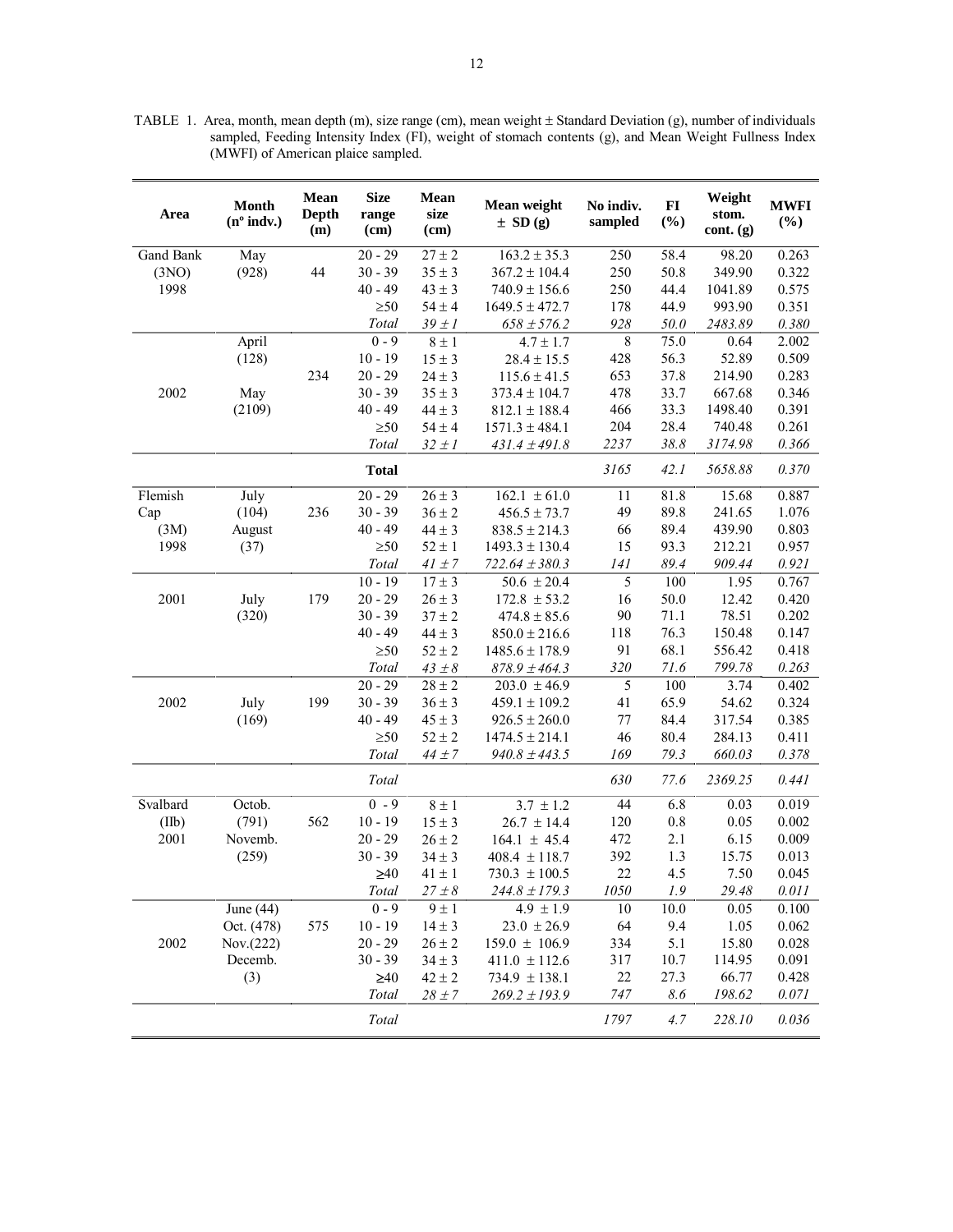| TABLE 2. Characteristics of hauls sampled for the daily feeding study of American plaice on Grand Bank (May-<br>$\sim$ $\sim$ $\sim$ |
|--------------------------------------------------------------------------------------------------------------------------------------|

| Haul | <b>Reference</b> | Mean time of  | <b>Tow duration</b> |                      | Location             | Depth min- | Date     |
|------|------------------|---------------|---------------------|----------------------|----------------------|------------|----------|
|      |                  | haul (hr UTC) | (min)               |                      |                      | max(m)     |          |
|      | Dawn             | 07:13         | 31                  | 43° 27'23N           | 50° 33'15W           | $60 - 62$  | 20.05.98 |
| 2    | Dawn             | 07:13         | 31                  | 43° 27'20N           | 49° 59'95W           | 62         | 21.05.98 |
| 3    | Dawn             | 07:15         | 32                  | 43° 56'98N           | 50° 11'34W           | $53 - 59$  | 26.05.98 |
| 4    | Midday           | 12:17         | 31                  | 43° 17'08N           | 50° 29'76W           | 71         | 20.05.98 |
| 5    | Midday           | 11:29         | 31                  | 43° 14'92N           | 49° 55'02W           | 59         | 21.05.98 |
| 6    | Midday           | 11:26         | 35                  | 43° 59'68N           | 49° 45'38W           | $49 - 53$  | 24.05.98 |
|      | Midday           | 12:31         | 33                  | 43° 38'91N           | 49° 49' 28 W         | 60         | 25.05.98 |
| 8    | Midday           | 12:00         | 31                  | $43^{\circ}50'11N$   | $50^{\circ} 20'91W$  | 60         | 26.05.98 |
| 9    | Afternoon        | 15:57         | 31                  | 43° 24'70N           | 50° 17'69W           | $58 - 60$  | 20.05.98 |
| 10   | Afternoon        | 18:10         | 31                  | 43° 42'73N           | 50° 37'31W           | $64 - 69$  | 22.05.98 |
| 11   | Afternoon        | 17:57         | 33                  | $43^{\circ} 46' 64N$ | 49° 38'16W           | $49 - 51$  | 25.05.98 |
| 12   | Afternoon        | 16:51         | 34                  | 43° 32'56N           | 49° 55'14W           | $60 - 62$  | 26.05.98 |
| 13   | Dusk             | 21:03         | 33                  | 43° 40'92N           | 50° 50′75W           | $69 - 71$  | 19.05.98 |
| 14   | Dusk             | 21:53         | 34                  | $43^{\circ}$ 00'54N  | 50° 14'78W           | $77 - 80$  | 21.05.98 |
| 15   | Dusk             | 21:54         | 31                  | 43° 30'54N           | $50^{\circ} 39' 16W$ | $64 - 66$  | 26.05.98 |
| 16   | Night            | 02:35         | 110                 | 43° 22'71N           | 50° 21'27W           | $55 - 58$  | 27.05.98 |

TABLE 3. Time interval (hr UTC), size range (cm), mean weight ± Standard Deviation (g), number of individuals sampled, Feeding Intensity Index (FI), weight of stomach contents (g), and Mean Weight Fullness Index (MWFI) of American plaice sampled for the daily feeding study on Grand Bank (May-1998).

| Haul (time                  | Size range | Mean weight        | No indiv. | FI     | Weight stomach | <b>MWFI</b> |
|-----------------------------|------------|--------------------|-----------|--------|----------------|-------------|
| interval, hr UTC)           | (cm)       | $\pm$ SD (g)       | sampled   | $(\%)$ | contents $(g)$ | $(\%)$      |
| Dawn                        | $20 - 29$  | $170.2 \pm 30.2$   | 50        | 60.0   | 11.72          | 0.144       |
| $(06:58 - 07:31 h)$         | $30 - 39$  | $390.2 \pm 111.4$  | 50        | 54.0   | 80.85          | 0.352       |
|                             | $40 - 49$  | $717.9 \pm 150.1$  | 50        | 42.0   | 212.17         | 0.599       |
|                             | $\geq 50$  | $1628.4 \pm 488.2$ | 50        | 60.0   | 295.50         | 0.329       |
| Midday                      | $20 - 29$  | $162.8 \pm 38.4$   | 50        | 62.0   | 28.33          | 0.431       |
| $(11:09 - 12:48 h)$         | $30 - 39$  | $352.2 \pm 109.0$  | 50        | 76.0   | 65.17          | 0.311       |
|                             | $40 - 49$  | $749.8 \pm 158.9$  | 50        | 50.0   | 198.80         | 0.547       |
|                             | $\geq 50$  | $1518.0 \pm 397.4$ | 50        | 56.0   | 289.59         | 0.378       |
| Afternoon                   | $20 - 29$  | $167.3 \pm 31.6$   | 50        | 78.0   | 32.22          | 0.395       |
| $(15:42 - 18:26 h)$         | $30 - 39$  | $346.0 \pm 100.2$  | 50        | 46.0   | 45.54          | 0.207       |
|                             | $40 - 49$  | $739.4 \pm 172.8$  | 50        | 48.0   | 286.63         | 0.730       |
|                             | $\geq 50$  | $1767.3 \pm 458.7$ | 39        | 43.6   | 269.43         | 0.437       |
| Dusk                        | $20 - 29$  | $152.2 \pm 43.3$   | 50        | 50.0   | 8.57           | 0.135       |
| $(20:47 - 22:10 \text{ h})$ | $30 - 39$  | $363.8 \pm 96.1$   | 50        | 28.0   | 22.64          | 0.101       |
|                             | $40 - 49$  | $785.7 \pm 172.4$  | 50        | 30.0   | 87.58          | 0.249       |
|                             | $\geq 50$  | $1746.4 \pm 548.1$ | 33        | 12.1   | 66.59          | 0.135       |
| Night                       | $20 - 29$  | $163.3 \pm 29.7$   | 50        | 42.0   | 17.36          | 0.210       |
| $(01:40 - 3:30 h)$          | $30 - 39$  | $384.0 \pm 101.4$  | 50        | 50.0   | 135.70         | 0.638       |
|                             | $40 - 49$  | $711.6 \pm 117.2$  | 50        | 52.0   | 256.71         | 0.752       |
|                             | $\geq 50$  | $1622.0 \pm 396.5$ | 6         | 16.7   | 72.79          | 0.927       |

1998).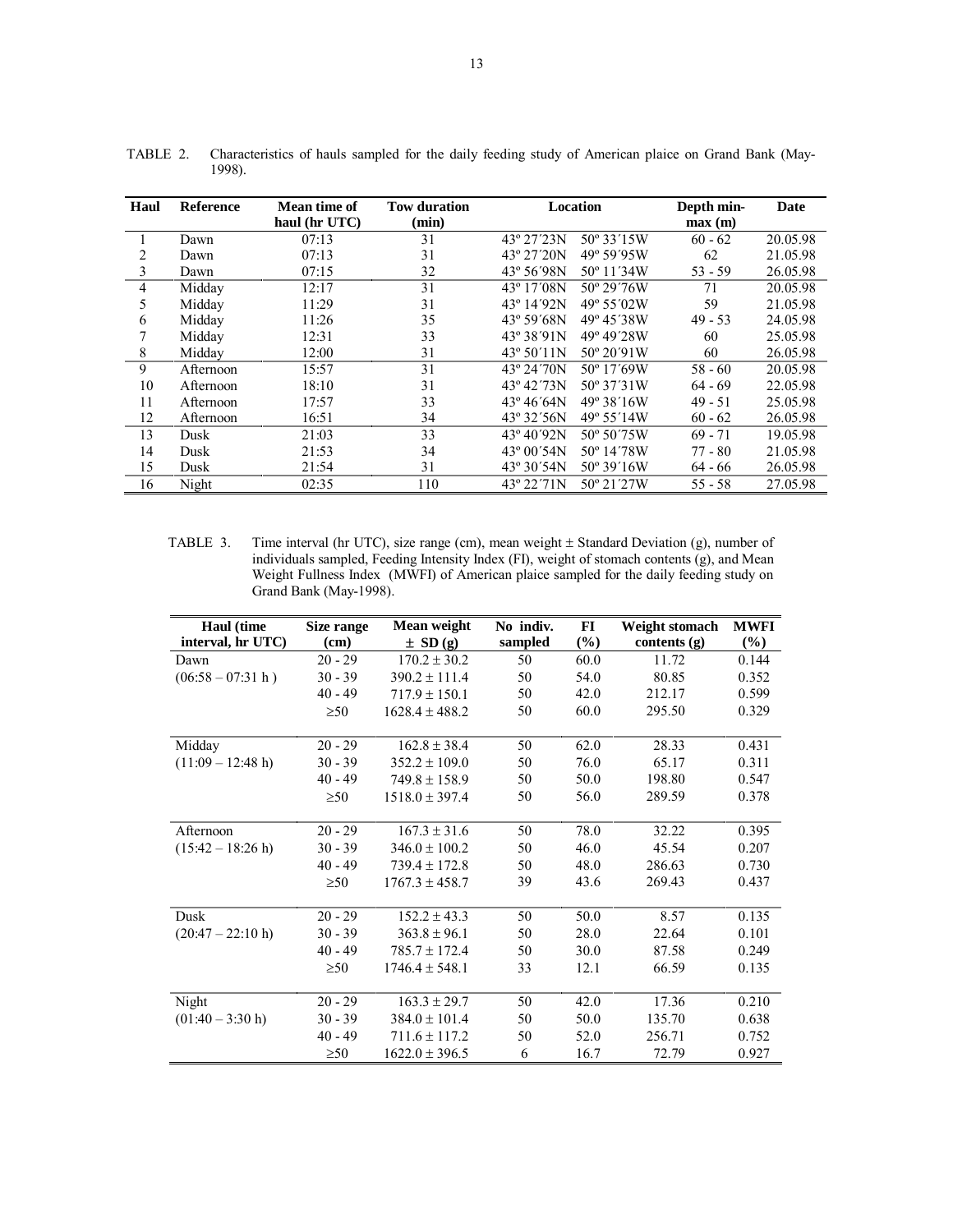TABLE 4. Prey items (% weight by size range or month, + indicates presence but <0.5%), stomach content weight, individual number, Feeding Intensity Index (FI) and Mean Weight Fullness Index (MWFI) found in American plaice stomach contents by length classes or month on Grand Bank (1998, 2002).

| %W of prey on Grand Bank                |         |                   |                  |                 |                  |           |                  |                 |                   |
|-----------------------------------------|---------|-------------------|------------------|-----------------|------------------|-----------|------------------|-----------------|-------------------|
|                                         |         |                   |                  | Size range (cm) |                  |           | <b>Month</b>     |                 | <b>Total prey</b> |
| Prey taxa                               | $0-9$   | $10-19$           | $20 - 29$        | 30-39           | 40-49            | $\geq 50$ | <b>April</b>     | <b>May</b>      | weight<br>(gr)    |
| <b>CNIDARIA</b>                         |         | $\overline{0.9}$  | 0.8              | $^{+}$          | $^{+}$           | $^{+}$    | 2.4              | $^{+}$          | 12.67             |
| <b>CTENOPHORA</b>                       |         |                   | $+$              | $^{+}$          | $\ddot{}$        | $\! +$    | 0.8              | $^{+}$          | 9.64              |
| <b>CHAETOGNATA</b>                      |         | $+$               |                  |                 |                  |           |                  | $^{+}$          | 0.02              |
| <b>ANNELIDA</b>                         | 14.1    | 6.1               | 5.4              | 1.5             | $\! + \!\!\!\!$  | $^{+}$    | $\! + \!\!\!\!$  | 0.9             | 48.02             |
| <b>SIPUNCULIDA</b>                      |         |                   |                  |                 | $^{+}$           |           |                  | $^{+}$          | 3.68              |
| <b>CRUSTACEA</b>                        | 78.9    | 77.4              | 54.0             | 11.0            | 3.9              | 9.3       | 22.1             | 10.0            | 583.43            |
| Isopoda                                 |         | $+$               |                  | $^{+}$          | $+$              |           | $^{+}$           | $+$             | 2.21              |
| Mysidacea                               |         | 44.6              | 34.0             | 5.5             | 1.3              | $^{+}$    | $+$              | 4.0             | 219.48            |
| Euphausiacea                            |         | 1.8               | 3.6              | 1.2             | $+$              | $^{+}$    | $^{+}$           | 0.7             | 36.86             |
| Copepoda                                | 26.7    | $\! +$            |                  |                 |                  |           |                  | $+$             | 0.19              |
| Cumacea                                 |         | 0.7               |                  |                 | $^{+}$           |           | $\! + \!\!\!\!$  | $+$             | 0.63              |
| <b>AMPHIPODA</b>                        | 38.1    | 28.5              | 7.8              | 3.3             | $0.8\,$          | $^{+}$    | 5.1              | 1.6             | 95.63             |
| Gammaridea                              | 38.1    | 25.0              | 7.1              | 2.7             | $\overline{0.8}$ | $\ddot{}$ | $\overline{5.0}$ | 1.4             | 84.87             |
| Caprellidae                             |         |                   |                  | $+$             |                  |           |                  | $^{+}$          | 0.40              |
| Hyperiidea                              |         | 3.3               | $\! + \!\!\!\!$  | $^{+}$          | $^{+}$           |           |                  | $^{+}$          | 3.56              |
| Other amphipods                         |         | $\qquad \qquad +$ | 0.5              | 0.5             | $^{+}$           |           | $+$              | $+$             | 6.80              |
| DECAPOD CRUSTACEAN                      |         | 0.5               | 7.4              | 0.8             | 1.3              | 9.2       | 16.7             | 3.6             | 223.67            |
| Northern shrimp (P. borealis)           |         | $+$               | $+$              |                 |                  |           |                  | $^{+}$          | 0.57              |
| Crustacean larvae                       |         |                   | 7.2              | $^{+}$          |                  |           |                  | $^{+}$          | 23.80             |
| Other Natantia crustaceans              |         |                   |                  | $\ddot{}$       |                  |           |                  | $^{+}$          | 0.61              |
| Hermit crab (Paguridea)                 |         |                   |                  |                 | $^{+}$           |           |                  | $^{+}$          | 0.81              |
| Snow crab (Ch. opilio)                  |         |                   |                  |                 | 0.9              | 7.6       |                  | 2.8             | 154.69            |
| Hyas sp                                 |         |                   |                  |                 |                  | 1.4       | 16.7             | $+$             | 24.77             |
| Other Brachyura                         |         | $+$               |                  | 0.6             | $^{+}$           | $^{+}$    |                  | $^{+}$          | 18.42             |
| Unidentified and digested crustac. 14.1 |         | 1.0               | 1.0              | $^{+}$          |                  |           | $^{+}$           | $^{+}$          | 4.76              |
| <b>ECHINODERMATA</b>                    |         | 8.5               | 3.2              | 4.0             | 9.4              | 15.8      | 7.9              | 10.1            | 567.13            |
| Ophiuroidea                             |         | 4.8               | 2.5              | 1.1             | 3.2              | 4.0       | 2.0              | 3.1             | 171.03            |
| Sand dollars (E. parma)                 |         | $^{+}$            | 0.7              | 2.9             | 6.0              | 11.8      | 4.6              | 7.0             | 389.79            |
| (Echinoidea)                            |         |                   |                  |                 |                  |           |                  |                 |                   |
| Holothurioidea                          |         | 3.6               |                  |                 | $\! + \!\!\!\!$  |           | 1.3              | $\! + \!\!\!\!$ | 6.31              |
| <b>MOLLUSCA</b>                         |         | $^+$              | 1.2              | 1.4             | 1.9              | 41.3      | $\! + \!\!\!\!$  | 14.2            | 782.43            |
| Bivalvia                                |         | $\overline{+}$    | $\overline{1.2}$ | 1.4             | 1.8              | 41.1      |                  | 14.2            | 778.54            |
| Lutraria                                |         |                   |                  |                 |                  | 27.8      |                  | 8.8             | 482.86            |
| Other bivalves                          |         | $^{+}$            | 1.2              | 1.4             | 1.8              | 13.3      |                  | 5.4             | 295.68            |
| Gasteropoda                             |         |                   |                  |                 | $\! + \!\!\!\!$  | $^{+}$    |                  | $^{+}$          | 3.23              |
| Placophora                              |         |                   | $^{+}$           |                 | $^{+}$           |           | $^{+}$           | $+$             | 0.66              |
| <b>PISCES</b>                           |         | 6.0               | 34.5             | 80.4            | 83.6             | 33.1      | 66.5             | 64.1            | 3628.17           |
| Northern sand lance (A. dubius)         |         |                   | 22.2             | 52.4            | 66.6             | 27.1      | 56.4             | 48.7            | 2765.47           |
| American plaice (H. platessoides)       |         |                   | 1.1              |                 |                  |           |                  | $+$             | 3.43              |
| Capelin (M. villosus)                   |         |                   | 6.5              | 18.7            | 12.3             | 6.0       |                  | 11.4            | 627.94            |
| Sculpin (Triglops spp)                  |         | $0.8\,$           | 1.1              | 2.5             | 0.9              |           | $\! + \!\!\!\!$  | 0.9             | 51.90             |
| Snakeblenny (L. lampretaeformis)        |         | 1.3               |                  |                 | 1.9              |           |                  | 0.9             | 51.03             |
|                                         |         |                   |                  |                 |                  |           |                  |                 |                   |
| Grenadier (Nezumia bairdi)              |         |                   |                  |                 | $\! + \!\!\!\!$  |           |                  | $^{+}$          | 2.04              |
| Lampfish                                |         |                   | 0.5              |                 |                  |           | 1.1              |                 | 1.67              |
| Seasnail fish (Liparis sp)              |         | 1.1               |                  | 1.8             | $^{+}$           |           | 8.5              |                 | 25.52             |
| Digested fishes                         |         | 2.8               | 2.4              | 4.9             | 1.6              |           | 0.5              | 1.7             | 99.17             |
| Unidentified and digested preys         | $7.0\,$ | 0.9               | 0.9              | 1.5             | $\! + \!\!\!\!$  |           | $\! + \!\!\!\!$  | $^{+}$          | 23.71             |
| Stomach content weight (gr)             | 0.6     | 52.9              | 313.1            | 1017.6          | 2540.3           | 1734.4    | 147.6            | 5511.3          | 5658.9            |
| No. indiv. sampled                      | $\,8\,$ | 428               | 903              | 728             | 716              | 382       | 128              | 3037            | 3165              |
| FI $(\% )$                              | 75.0    | 56.3              | 43.5             | 39.6            | 37.2             | 36.1      | 64.1             | 41.2            | 42.1              |
| MWFI(%)                                 | 2.000   | 0.508             | 0.278            | 0.338           | 0.456            | 0.303     | 0.676            | 0.357           | 0.370             |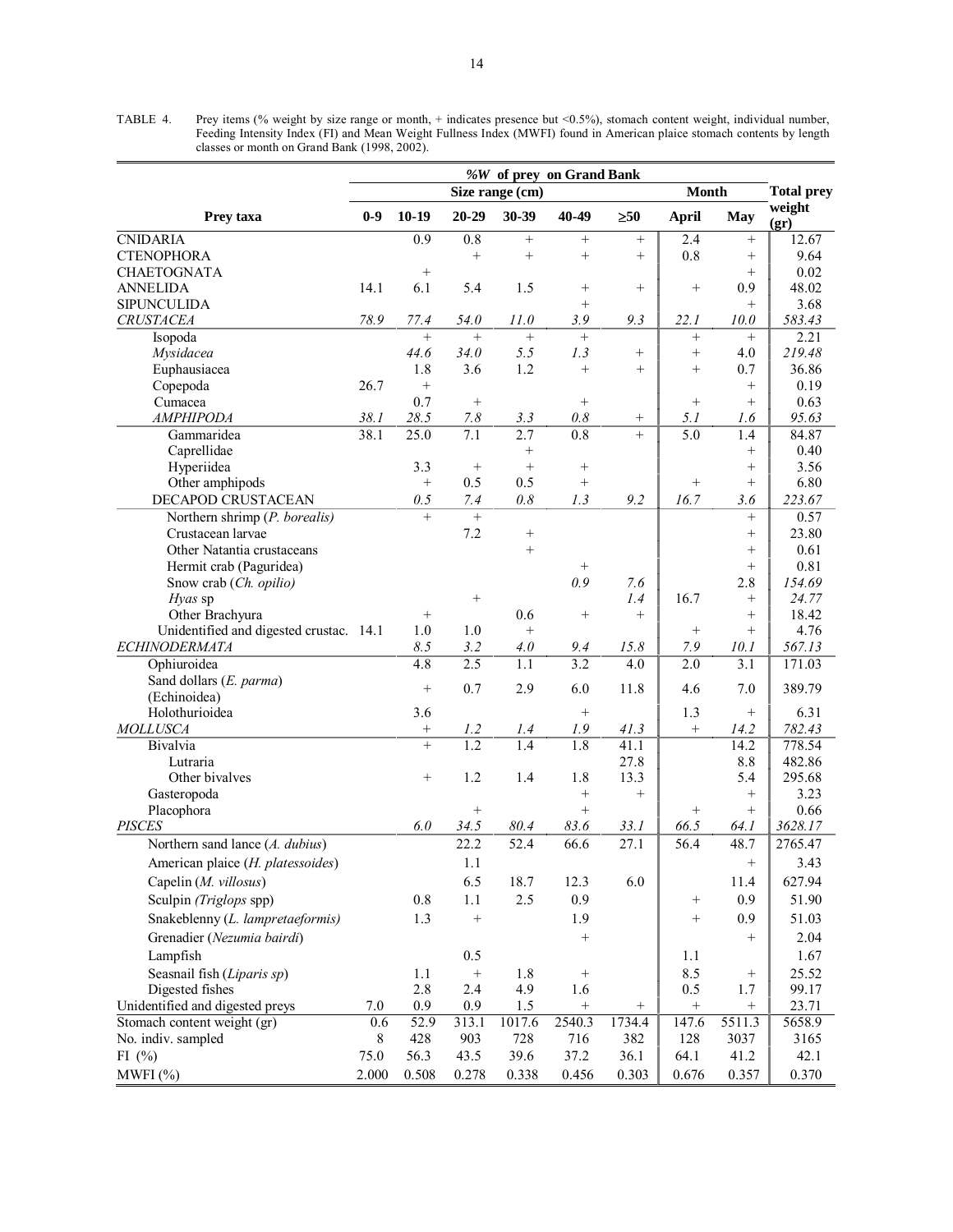TABLE 5. Prey items (% weight by size range or month, + indicates presence but <0.5%), stomach content weight, individual number, Feeding Intensity Index (FI) and Mean Weight Fullness Index (MWFI) found in American plaice stomach contents by length classes or month on Flemish Cap (1998, 2001, 2002).

|                                      | %W of prey on Flemish Cap |           |                 |           |                   |                   |               |                                  |  |  |
|--------------------------------------|---------------------------|-----------|-----------------|-----------|-------------------|-------------------|---------------|----------------------------------|--|--|
|                                      |                           |           | Size range (cm) |           |                   | <b>Month</b>      |               | <b>Total prey</b><br>weight (gr) |  |  |
| Prey taxa                            | $10-19$                   | $20 - 29$ | 30-39           | 40-49     | $\geq 50$         | July              | <b>August</b> |                                  |  |  |
| <b>CNIDARIA</b>                      |                           |           | $^{+}$          | 0.8       | $^{+}$            | 0.5               |               | 11.79                            |  |  |
| <b>CTENOPHORA</b>                    |                           |           |                 | 2.1       | 32.7              | 16.8              |               | 362.86                           |  |  |
| <b>BRYOZOA</b>                       |                           |           |                 | $^{+}$    |                   | $^{+}$            |               | 0.19                             |  |  |
| <b>CHAETOGNATA</b>                   |                           | 4.8       | 0.7             | 2.2       | 1.2               | 1.7               |               | 35.80                            |  |  |
| <b>ANNELIDA</b>                      |                           | 1.6       | 2.7             | 3.9       | 2.5               | 3.1               | 2.3           | 72.22                            |  |  |
| <b>CRUSTACEA</b>                     | 13.8                      | 65.7      | 24.1            | 31.2      | 30.5              | 33.1              |               | 716.06                           |  |  |
| Isopoda                              |                           | 0.6       |                 |           |                   | $^{+}$            |               | 0.19                             |  |  |
| Mysidacea                            | 13.8                      |           | $^{+}$          | $^{+}$    |                   | $^{+}$            |               | 1.27                             |  |  |
| Euphausiacea                         |                           | 9.0       | 3.1             | 2.4       | 1.4               | 2.3               |               | 50.69                            |  |  |
| Copepoda                             |                           |           | $^{+}$          | $^{+}$    | $^{+}$            | $^{+}$            |               | 1.29                             |  |  |
| <b>AMPHIPODA</b>                     |                           | 0.9       | 4.6             | 23.4      | 14.1              | 17.5              |               | 379.12                           |  |  |
| Gammaridea                           |                           |           | $+$             | $^{+}$    | $+$               | $^{+}$            |               | 2.96                             |  |  |
| Hyperiidea                           |                           | 0.9       | 4.4             | 23.3      | 14.1              | 17.4              |               | 375.97                           |  |  |
| Other amphipods                      |                           |           |                 | $\ddot{}$ |                   | $^{+}$            |               | 0.19                             |  |  |
| DECAPOD CRUSTACEAN                   |                           | 53.3      | 15.9            | 5.2       | 14.9              | 13.0              |               | 280.91                           |  |  |
| Northern shrimp (P. borealis)        |                           | 20.9      | 9.3             | 4.1       | 14.2              | 10.5              |               | 227.90                           |  |  |
| Hermit crab (Paguridea)              |                           |           |                 | $\ddot{}$ | $^{+}$            | $\! +$            |               | 0.97                             |  |  |
| Other Natantia crustaceans           |                           | 32.4      | 6.6             | 1.0       | 0.7               | 2.4               |               | 52.04                            |  |  |
| Unidentified and digested crustac.   |                           | 1.7       | 0.4             | $\ddot{}$ | $^{+}$            | $^{+}$            |               | 2.58                             |  |  |
| <b>ECHINODERMATA</b>                 |                           | 24.3      | 51.8            | 52.9      | 28.3              | 36.0              | 97.6          | 979.82                           |  |  |
| Ophiuroidea                          |                           | 23.1      | 50.4            | 51.1      | 24.2              | 33.0              | 97.5          | 914.95                           |  |  |
| Sand dollars (E. parma) (Echinoidea) |                           | 1.2       | 1.4             | 1.8       | 3.7               | 2.8               | $+$           | 60.73                            |  |  |
| Holothurioidea                       |                           |           |                 |           | 0.4               | $\! +$            |               | 4.14                             |  |  |
| <b>MOLLUSCA</b>                      |                           |           | 3.5             | 2.2       | $\! + \!\!\!\!$   | 1.7               | $^{+}$        | 36.30                            |  |  |
| Bivalvia                             |                           |           | $^{+}$          |           | $\qquad \qquad +$ | $^{+}$            | $^{+}$        | 2.61                             |  |  |
| Gasteropoda                          |                           |           | 0.6             | 2.1       | $+$               | 1.0               | $^{+}$        | 22.65                            |  |  |
| Cephalopoda                          |                           |           | 2.9             | $^{+}$    |                   | 0.5               |               | 11.04                            |  |  |
| <b>PISCES</b>                        | 86.2                      | 3.8       | 17.0            | 4.4       | 4.3               | $7.0\,$           |               | 151.16                           |  |  |
| Eelpout (Lycodes spp)                |                           |           |                 |           | $^{+}$            | $\qquad \qquad +$ |               | 4.56                             |  |  |
| Red fish (Sebastes sp)               |                           |           |                 | 0.5       |                   | $\! + \!\!\!\!$   |               | 4.38                             |  |  |
| Wolf-fish (A. lupus)                 |                           |           | 2.7             |           | 1.9               | 1.4               |               | 29.61                            |  |  |
| Snakeblenny (L. lampretaeformis)     | 86.2                      | 0.9       | 10.2            | 2.0       | $^{+}$            | 2.8               |               | 60.87                            |  |  |
| Grenadier (Nezumia bairdi)           |                           | 2.9       | 2.3             |           |                   | $^{+}$            |               | 9.68                             |  |  |
| Sculpin (Triglops spp)               |                           |           | 1.8             | 1.0       | $0.7 \parallel$   | 1.1               |               | 23.41                            |  |  |
| Ribbon barracudina (N. rissoi)       |                           |           |                 |           | 0.7               | $^{+}$            |               | 6.85                             |  |  |
| Digested fishes                      |                           |           |                 | 0.9       | $^{+}$            | 0.5               |               | 11.80                            |  |  |
| Unidentified and digested preys      |                           |           |                 |           |                   |                   |               | 3.10                             |  |  |
| Stomach content weight (gr)          | 1.95                      | 31.8      | 374.8           | 907.9     | 1052.8            | 2164.4            | 204.9         | 2369.3                           |  |  |
| No. indiv. sampled                   | 5                         | 32        | 180             | 261       | 152               | 593               | 37            | 630                              |  |  |
| FI $(\%)$                            | 100                       | 68.8      | 75.0            | 82.0      | 74.3              | 76.3              | 78.9          | 77.6                             |  |  |
| MWFI(%)                              | 0.767                     | 0.578     | 0.468           | 0.383     | 0.469             | 0.437             | 0.512         | 0.441                            |  |  |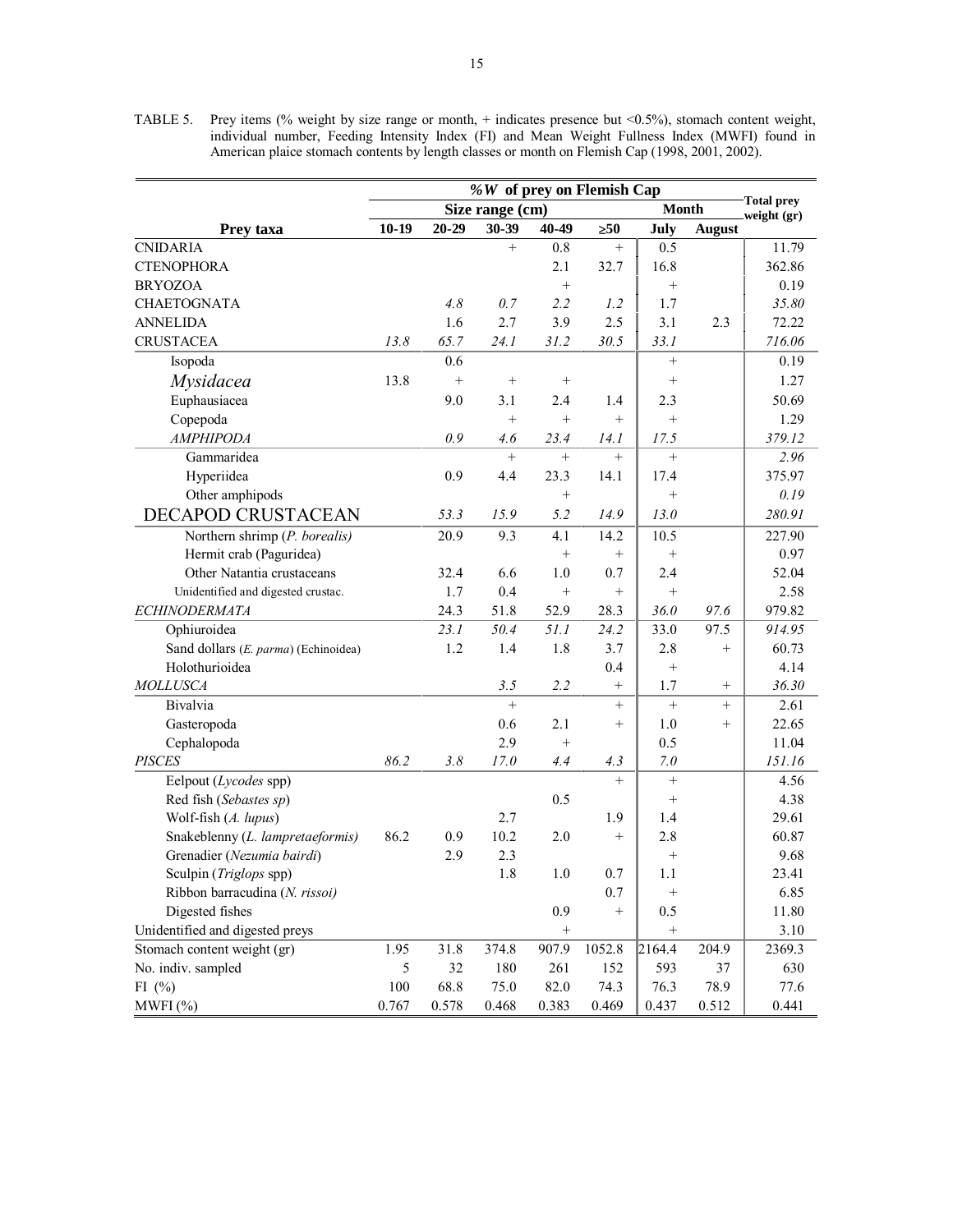TABLE 6. Prey items (% weight by size range or month, + indicates presence but <0.5%), stomach content weight, individual number, Feeding Intensity Index (FI) and Mean Weight Fullness (MWFI) found in American plaice stomach contents by length classes or month on Svalbard (2001, 2002).

|                                      |       |             |                 |              | %W of prey on Svalbard |        |              |       |       | <b>Total</b>   |
|--------------------------------------|-------|-------------|-----------------|--------------|------------------------|--------|--------------|-------|-------|----------------|
|                                      |       |             | Size range (cm) |              |                        |        | <b>Month</b> |       |       | prey           |
| Prey taxa                            | $0-9$ | $10-$<br>19 | $20-$<br>29     | $30 -$<br>39 | $\geq 40$              | June   | Oct.         | Nov.  | Dec.  | weight<br>(qr) |
| <b>CNIDARIA</b>                      |       |             |                 | 6.2          |                        |        | 4.4          |       | 100   | 8.04           |
| <b>BRYOZOA</b>                       |       |             | $\ddot{}$       |              |                        |        | $\ddot{}$    |       |       | 0.09           |
| <b>ANNELIDA</b>                      | 12.5  | 16.4        | 6.3             | 5.2          | $^{+}$                 | 5.6    | 0.8          | 1.0   |       | 8.55           |
| <b>CRUSTACEA</b>                     | 62.5  | 83.6        | 23.7            | 11.2         |                        | 1.1    | 36.6         | 6.0   |       | 20.75          |
| Cumacea                              |       |             |                 | $\ddot{}$    |                        | $^{+}$ |              |       |       | 0.15           |
| Mysidacea                            |       |             | 5.1             | 0.7          |                        |        | 4.4          |       |       | 2.06           |
| <b>AMPHIPODA</b>                     |       | 22.7        | 1.4             | $\! +$       |                        | 0.4    | $+$          | 0.7   |       | 0.88           |
| Gammaridea                           |       | 22.7        | 1.4             | $\ddot{}$    |                        | 0.4    | $+$          | 0.7   |       | 0.88           |
| <b>DECAPOD CRUSTACEAN</b>            |       | 54.5        | 17.1            | 10.1         |                        | 0.5    | 32.1         | 5.0   |       | 17.55          |
| Northern shrimp (P. borealis)        |       |             | 5.7             | 8.1          |                        |        | 22.8         | 3.4   |       | 11.86          |
| Shrimp (P. tarda)                    |       |             | 11.4            |              |                        |        | 5.4          |       |       | 2.50           |
| Hermit crab (Paguridea)              |       |             |                 | 2.0          |                        | 0.5    | 4.0          |       |       | 2.58           |
| Other Natantia crustaceans           |       | 54.5        |                 |              |                        |        |              | 1.6   |       | 0.61           |
| Unidentified and digested crustac.   | 62.5  | 6.4         |                 |              |                        |        |              | $+$   |       | 0.12           |
| <b>ECHINODERMATA</b>                 |       |             | 49.9            | 34.3         | 45.8                   | 61.1   | 1.6          | 12.1  |       | 89.77          |
| Ophiuroidea                          |       |             | 49.9            | 33.6         | 45.8                   | 60.5   | 1.6          | 12.1  |       | 88.90          |
| Sand dollars (E. parma) (Echinoidea) |       |             |                 | 0.7          |                        | 0.6    |              |       |       | 0.88           |
| <b>MOLLUSCA</b>                      |       |             | 10.5            | 3.5          | 10.1                   | 0.9    | 19.6         | 10.8  |       | 14.42          |
| Bivalvia                             |       |             | 10.5            | 3.5          | 10.1                   | 0.9    | 19.6         | 10.8  |       | 14.42          |
| Pectinidae                           |       |             | 7.1             | 3.3          |                        | 0.9    | 1.4          | 10.8  |       | 5.92           |
| Other bivalves                       |       |             | 3.4             | 0.2          | 10.1                   |        | 18.2         |       |       | 8.50           |
| <b>PISCES</b>                        |       |             | 4.6             | 15.7         |                        | 3.3    | 36.8         |       |       | 21.68          |
| Eelpout (Lycodes spp)                |       |             | 4.6             |              |                        |        | 2.1          |       |       | 1.00           |
| Blue whiting (M. poutassou)          |       |             |                 | 5.7          |                        |        | 16.1         |       |       | 7.50           |
| Haddock (M. aeglefinus)              |       |             |                 | 5.6          |                        |        | 15.8         |       |       | 7.36           |
| Digested fishes                      |       |             |                 | 4.4          |                        | 3.3    | 2.8          |       |       | 5.82           |
| Unidentified and digested preys      | 25.0  |             | 4.6             | 3.9          | 1.3                    | 5.1    |              | $+$   |       | 7.14           |
| Offal (fishing procesed remant)      |       |             |                 | 19.9         | 42.6                   | 22.9   |              | 70.0  |       | 57.66          |
| Stomach content weight (gr)          | 0.08  | 1.1         | 22.0            | 130.7        | 74.3                   | 138.4  | 46.6         | 37.1  | 6.0   | 228.1          |
| No. indiv. sampled                   | 54    | 184         | 806             | 709          | 44                     | 44     | 1269         | 481   | 3     | 1797           |
| FI $(%)$                             | 7.4   | 3.8         | 3.3             | 5.5          | 15.9                   | 88.6   | 1.8          | 4.6   | 0.0   | 4.7            |
| MWFI(%)                              | 0.034 | 0.023       | 0.017           | 0.048        | 0.236                  | 0.752  | 0.011        | 0.032 | 0.440 | 0.036          |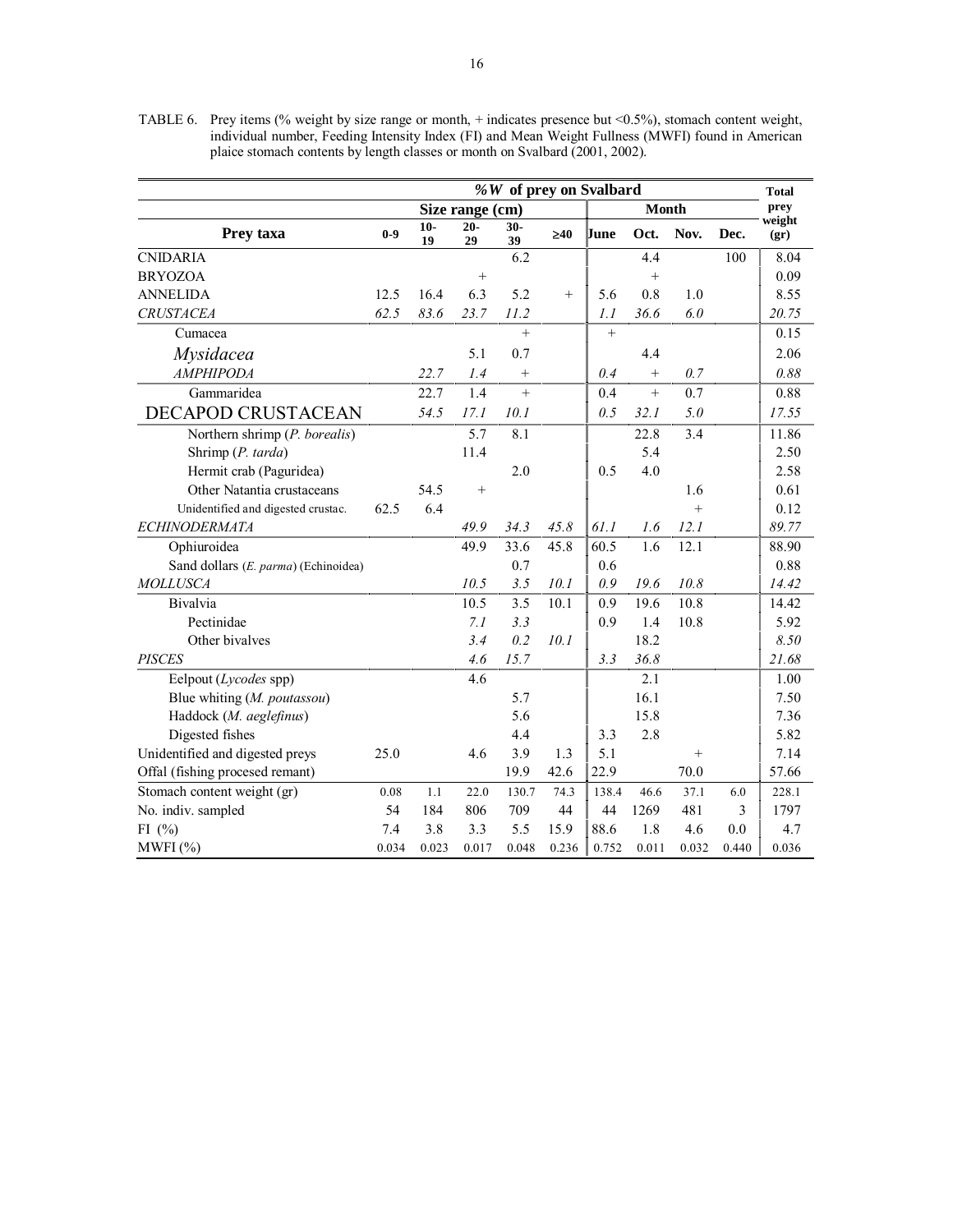|                                     |       | %W by time period on Grand Bank |         |             |              |                                   |
|-------------------------------------|-------|---------------------------------|---------|-------------|--------------|-----------------------------------|
| Prey taxa                           | Dawn  | <b>Midday</b>                   | Aftern. | <b>Dusk</b> | <b>Night</b> | <b>Total prey</b><br>weight $(g)$ |
| <b>CNIDARIA</b>                     | 74.4  | 4.6                             | 1.6     | 8.5         | 10.9         | 1.29                              |
| <b>ANNELIDA</b>                     | 16.3  | 61.8                            | 3.2     | 11.6        | 7.1          | 13.39                             |
| <b>CRUSTACEA</b>                    | 2.5   | 17.1                            | 15.6    | 29.0        | 35.8         | 277.93                            |
| Cumacea                             | 8.3   | 91.7                            |         |             |              | 0.12                              |
| Isopoda                             | 16.8  | 29.2                            | 5.1     | 48.9        |              | 1.37                              |
| Mysidacea                           | 2.3   | 10.7                            | 40.2    | 7.1         | 39.7         | 30.53                             |
| <b>AMPHIPODA</b>                    | 6.8   | 74.3                            | 1.4     | 0.7         | 16.8         | 46.51                             |
| Gammaridea                          | 7.0   | 84.8                            | 0.8     | 0.9         | 6.5          | 38.31                             |
| Caprellidae                         |       | 12.5                            | 87.5    |             |              | 0.40                              |
| Hyperiidea                          | 11.5  | 34.5                            |         |             | 54.0         | 1.13                              |
| Other Amphipoda                     | 4.8   | 24.3                            |         |             | 70.9         | 6.67                              |
| <b>DECAPOD CRUSTACEAN</b>           | 1.4   | 4.3                             | 15.1    | 39.0        | 40.3         | 196.40                            |
| Crustacean larvae                   |       |                                 | 79.1    | 17.2        | 3.7          | 23.80                             |
| Other Natantia crustacean           |       | 100                             |         |             |              | 0.61                              |
| Hermit crab (Paguridea)             |       |                                 | 100     |             |              | 0.81                              |
| Snow crab (Ch. opilio)              |       | 5.0                             |         | 47.4        | 47.6         | 152.85                            |
| Other Brachyura                     | 14.5  | 1.0                             | 55.0    |             | 29.5         | 18.33                             |
| Other crustacean                    | 7.0   | 31.3                            | 19.7    | 25.7        | 16.3         | 3.00                              |
| <b>ECHINODERMATA</b>                | 24.7  | 24.8                            | 45.4    | 5.1         |              | 231.66                            |
| Ophiuroidea                         |       | 67.5                            |         | 32.5        |              | 34.48                             |
| Sand dollar (E. parma) (Echinoidea) | 29.0  | 17.4                            | 53.4    | $+$         |              | 197.18                            |
| <b>MOLLUSCA BIVALVIA</b>            | 47.8  | 38.3                            | 12.9    |             | 1.0          | 624.10                            |
| Lutraria                            | 51.5  | 34.2                            | 14.3    |             |              | 482.86                            |
| Other Bivalvia                      | 35.3  | 52.2                            | 8.3     |             | 4.2          | 141.24                            |
| <b>PISCES</b>                       | 17.5  | 17.1                            | 30.4    | 6.8         | 28.2         | 1326.80                           |
| Northern sand lance (A. dubius)     | 13.7  | 15.3                            | 35.6    | 4.3         | 31.1         | 1119.78                           |
| Capelin (M. villosus)               |       | 61.1                            |         | 38.9        |              | 55.12                             |
| Sculpin (Triglops spp)              | 33.5  | 31.6                            | 14.5    |             | 20.4         | 27.88                             |
| Snakeblenny (L. lampretaeformis)    | 100   |                                 |         |             |              | 41.1                              |
| American plaice (H. platessoides)   | 31.0  | 69.0                            |         |             |              | 2.55                              |
| <b>Digested Pisces</b>              | 35.5  | 13.6                            |         | 25.4        | 25.5         | 80.33                             |
| Unidentified and digested preys     | 21.8  | 33.7                            | 9.9     | 12.2        | 22.4         | 8.72                              |
| Stomach content weight (g)          | 600.2 | 581.9                           | 633.8   | 185.4       | 482.6        | 2483.9                            |
| No. indiv. sampled                  | 200   | 200                             | 189     | 183         | 156          | 928                               |
| FI $(\% )$                          | 54.0  | 61.0                            | 54.5    | 31.7        | 46.8         | 50.0                              |
| MWFI(%)                             | 0.356 | 0.416                           | 0.442   | 0.157       | 0.548        | 0.380                             |

TABLE 7. Prey items (% weight by time period, + indicates presence but <0.5%), stomach content weight, individual number, Feeding Intensity Index (FI) and Mean Weight Fullness Index (MWFI) found in American plaice stomach contents by period on Grand Bank in May 1998.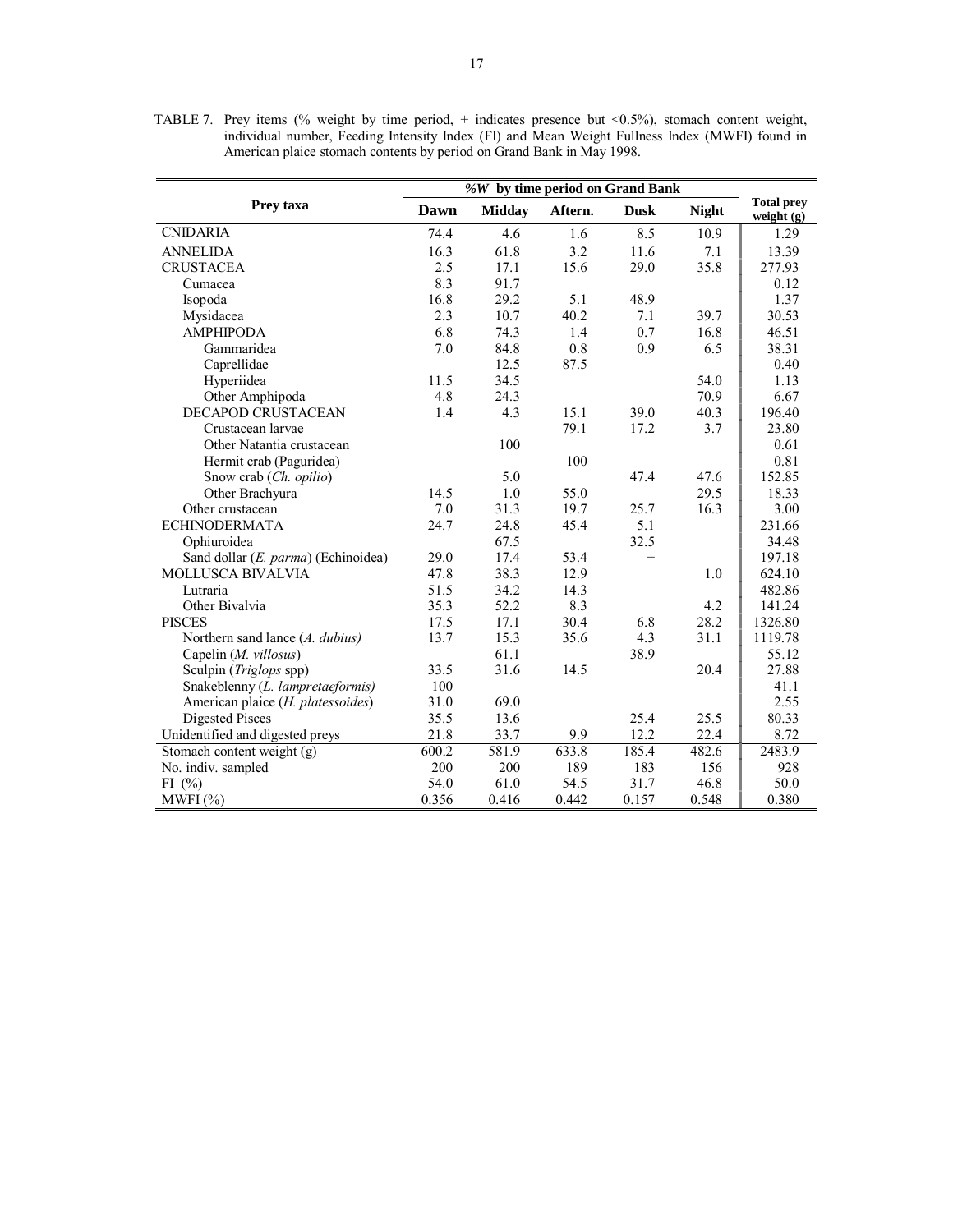|              |        |       |                         |                         |                                |                         |                         | Grand Bank (GB) - Flemish Cap (FC) - Svalvard (SV) |                         |                         |           |       |
|--------------|--------|-------|-------------------------|-------------------------|--------------------------------|-------------------------|-------------------------|----------------------------------------------------|-------------------------|-------------------------|-----------|-------|
| <b>Total</b> |        |       | GB-FC                   | 0.630                   | GB-SV                          |                         | 0.261 FC-SV             | 0.752                                              |                         |                         |           |       |
|              | $0-9$  |       |                         | $10-19$                 | $20 - 29$                      |                         |                         | $30 - 39$                                          |                         | 40-49                   | $\geq 50$ |       |
| $0-9$        | GB-ART | 0.337 |                         |                         |                                |                         |                         |                                                    |                         |                         |           |       |
| $10-19$      |        |       | GB-FC<br>GB-SV<br>FC-SV | 0.215<br>0.233<br>0.000 |                                |                         |                         |                                                    |                         |                         |           |       |
| $20 - 29$    |        |       |                         |                         | GB-FC<br>GB-SV<br><b>FC-SV</b> | 0.212<br>0.234<br>0.643 |                         |                                                    |                         |                         |           |       |
| 30-39        |        |       |                         |                         |                                |                         | GB-FC<br>GB-SV<br>FC-SV | 0.304<br>0.316<br>0.843                            |                         |                         |           |       |
| 40-49        |        |       |                         |                         |                                |                         |                         |                                                    | GB-FC<br>GB-SV<br>FC-SV | 0.111<br>0.030<br>0.651 |           |       |
| $\geq 50$    |        |       |                         |                         |                                |                         |                         |                                                    |                         |                         | GB-FC     | 0.018 |

TABLE 8. Simplified Morisita's Index between size classes (cm) and area in American plaice.

TABLE 9. Simplified Morisita's Index between size classes (cm) of American plaice in each area.

| <b>Grand Bank</b> |       |           |           |       | <b>Flemish Cap</b> |           |       |       | <b>Svalbard</b> |       |       |       |       |
|-------------------|-------|-----------|-----------|-------|--------------------|-----------|-------|-------|-----------------|-------|-------|-------|-------|
|                   | 10-19 | $20 - 29$ | $30 - 39$ | 40-49 | $\geq 50$          | $20 - 29$ | 30-39 | 40-49 | $\geq 50$       | 10-19 | 20-29 | 30-39 | 40-49 |
| $0-9$             | 0.431 | 0.154     | 0.035     | 0.008 | 0.001              |           |       |       |                 | 0.142 | 0.051 | 0.049 | 0.008 |
| $10-19$           |       | 0.737     | 0.178     | 0.121 | 0.079              | 0.059     | 0.273 | 0.070 | 0.075           |       | 0.315 | 0.222 | 0.001 |
| $20 - 29$         |       |           | 0.667     | 0.620 | 0.461              |           | 0.638 | 0.454 | 0.502           |       |       | 0.810 | 0.683 |
| 30-39             |       |           |           | 0.996 | 0.579              |           |       | 0.899 | 0.614           |       |       |       | 0.811 |
| 40-49             |       |           |           |       | 0.583              |           |       |       | 0.654           |       |       |       |       |



Fig. 1. No. of individuals sampled by size range and area (Grand Bank 1998, 2002; Flemish Cap 1998, 2001, 2002; and Svalbard 2001, 2002) in feeding habit study of American plaice.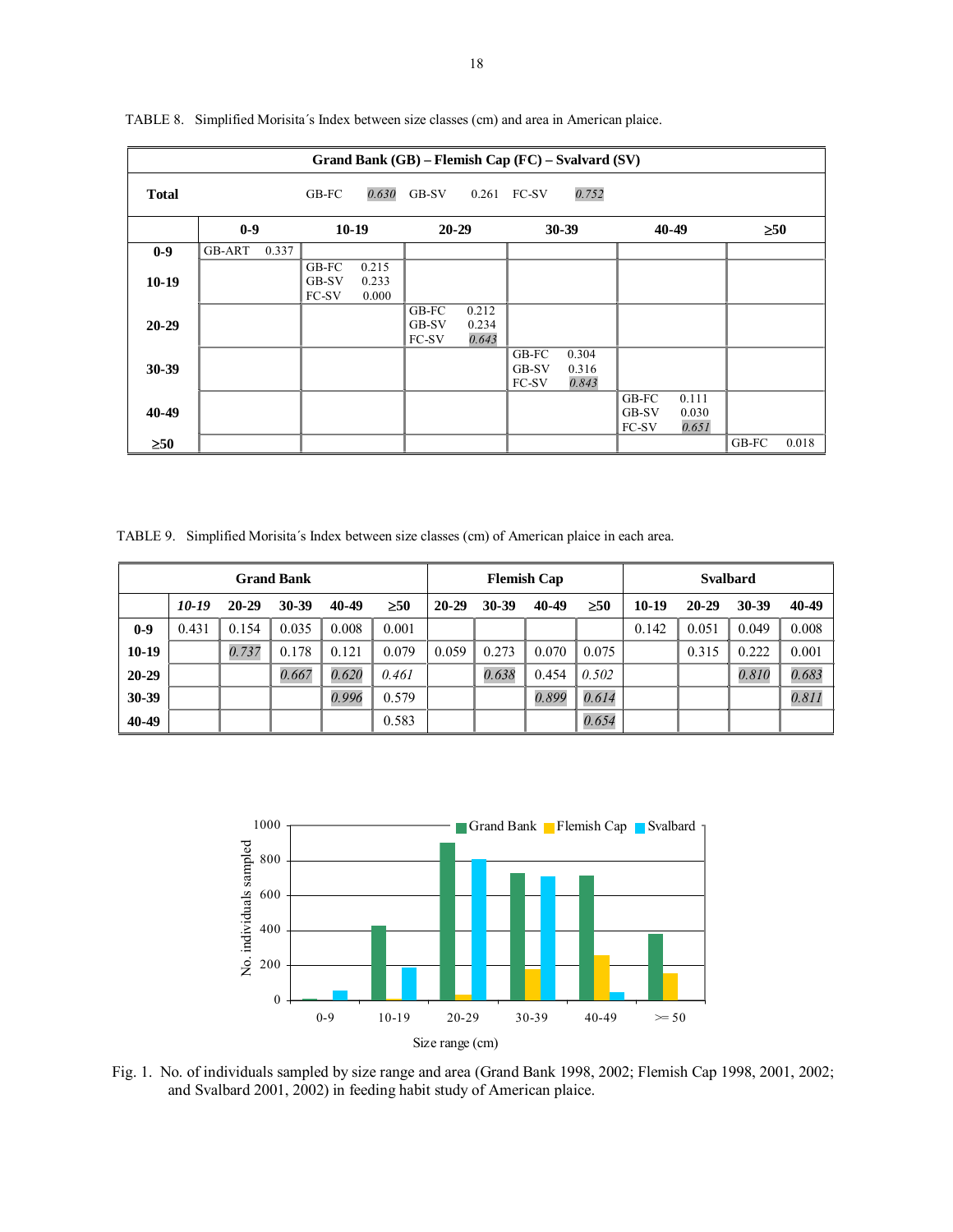

Fig. 2. No. of individuals sampled by size range and time period in daily feeding behaviour study of American plaice from Grand Bank in May-1998.



Fig. 3. Feeding intensity (%) by size range and area (Grand Bank 1998, 2002; Flemish Cap 1998, 2001, 2002; and Svalbard 2001, 2002) of American plaice.



 Fig. 4. MWFI (%) by size range by area (Grand Bank 1998, 2002; Flemish Cap 1998, 2001, 2002; and Svalbard 2001, 2002) of American plaice.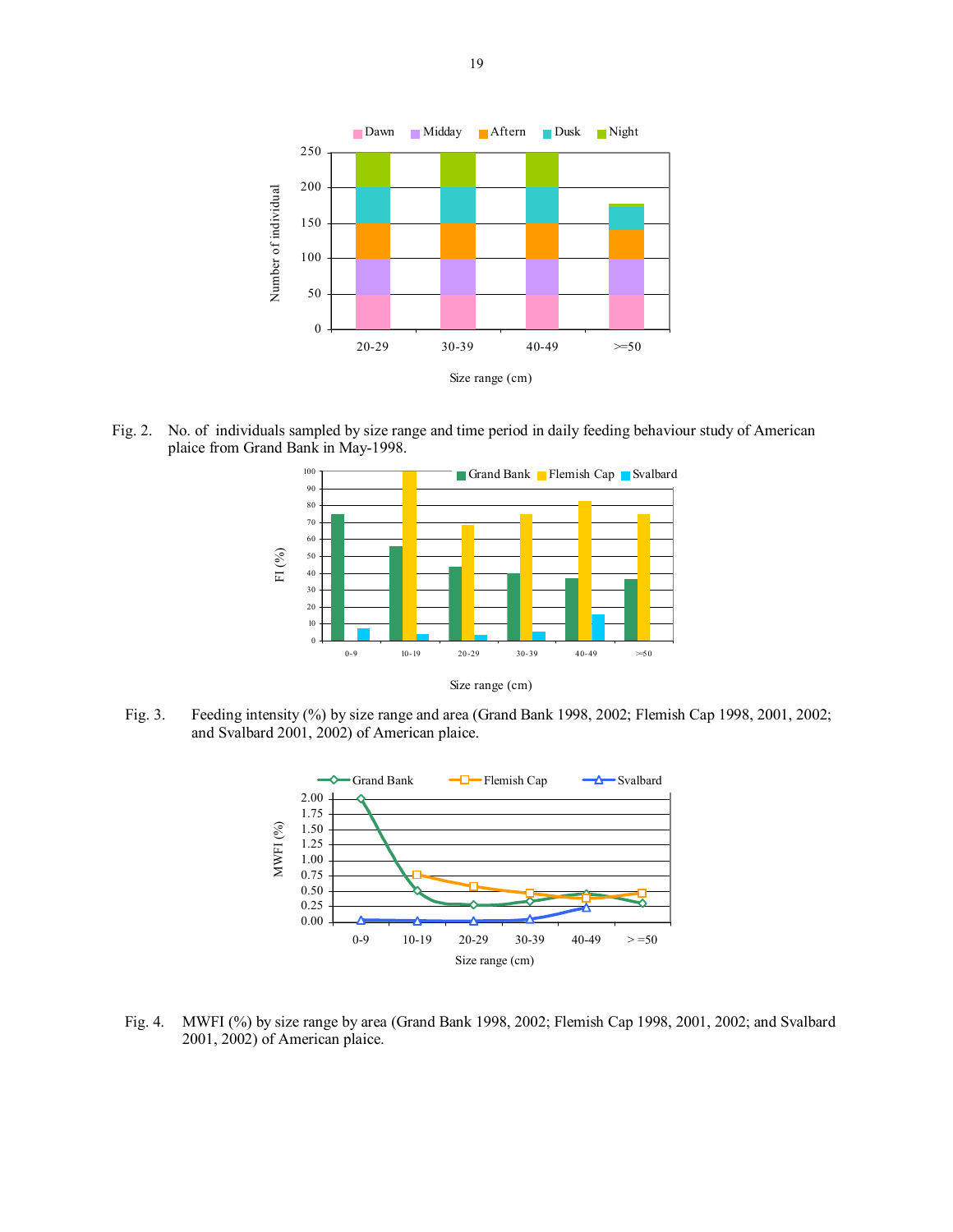







Svalbard (June-Oct.-Nov.-Dec.)



 Fig. 5. Main prey weight (%) by size range (cm) and area (Grand Bank 1998, 2002; Flemish Cap 1998, 2001, 2002; and Svalbard 2001, 2002) of American plaice.